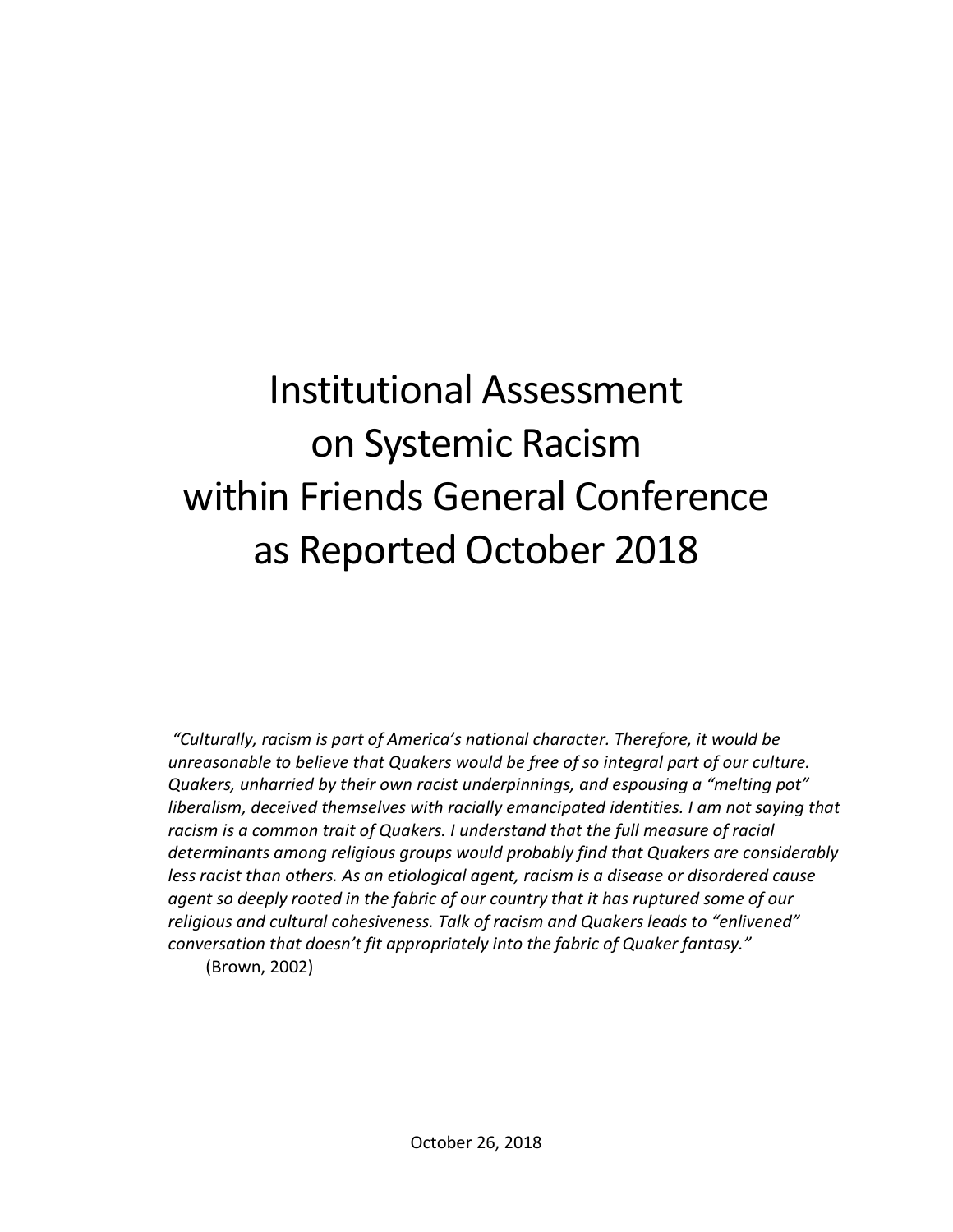# **Table of Contents**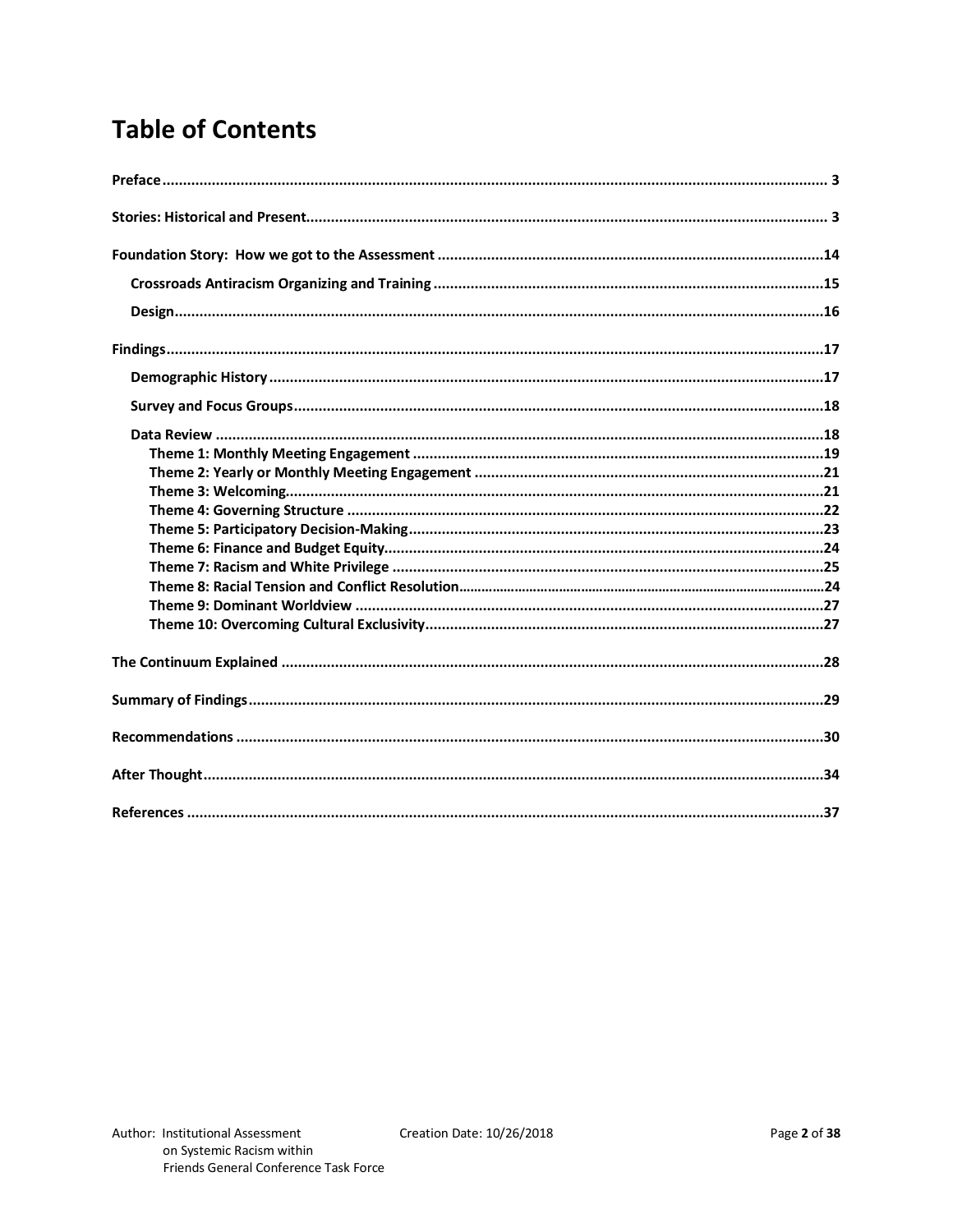# **Preface**

For years, Friends of Color have told stories of racism and marginalization in their Monthly Meetings, at Gathering, in Committee Meetings, and at Central Committee. The stories include travel, hospitality, and many "peculiar" traditions of Friends General Conference (FGC) and of the affiliated Yearly and Monthly Meetings. Some Friends of Color wonder why FGC needs to spend money on an assessment process when we have heard these stories. It is the hope of those Friends who have committed time, energy and resources to gathering this information that a historic review of the stories will provide a description of how deeply systemic racism is embedded in our culture. The stories, paired with a collection of qualitative and quantitative data collected during 2018, could not only help FGC Quakers of European descent finally see the full complexity and depth of the problem but could inspire Friends to change how our language, our processes, and our unexamined traditions have pushed Friends of Color away from our community. This report reflects a desire for transformation that will strengthen our beloved community.

In her "Quaker Speak" video talk, "Quakers, Racism and the Blessed Community" Vanessa Julye proposes white supremacy as a direct threat to living into blessed community where everyone has value and where we are able to see that of God in each person, sharing the gifts that God has given to us with each other (*Quakers, Racism, and the Blessed Community*, 2014). White supremacy restricts the creation of a blessed community because it makes it difficult for people of color to be a part of the community. White supremacy is white dominance. In this culture, what is considered "American" is really European-American culture. If you are a part of that culture and fit into that culture, you don't notice it. It is invisible. If you accept a structure as normal there's no need to change it.

## **Stories: Historical and Present**

Racial equality within the Religious Society of Friends and specifically Friends General Conference has been one of struggle and confusion with occasional bright spots. Friends have striven to address the issues of racism in our secular communities in both Canada and the United States. These struggles have had a basis in the values that Friends have historically held. On occasion, Friends have codified these values into statements to guide additional work in the area of racial equality. A modern example of this is the Minute of Purpose and Major Goals, approved by FGC Central Committee in October 2009. Efforts such as this have been supplemented with inward looking queries to fellow Friends.

1850 "It is a remarkable circumstance, that although the members of our religious society have been so long and so extensively known as the advocates of the coloured race, and the discipline established among us presents no impediment to their reception into membership … still the number of coloured persons found within the society has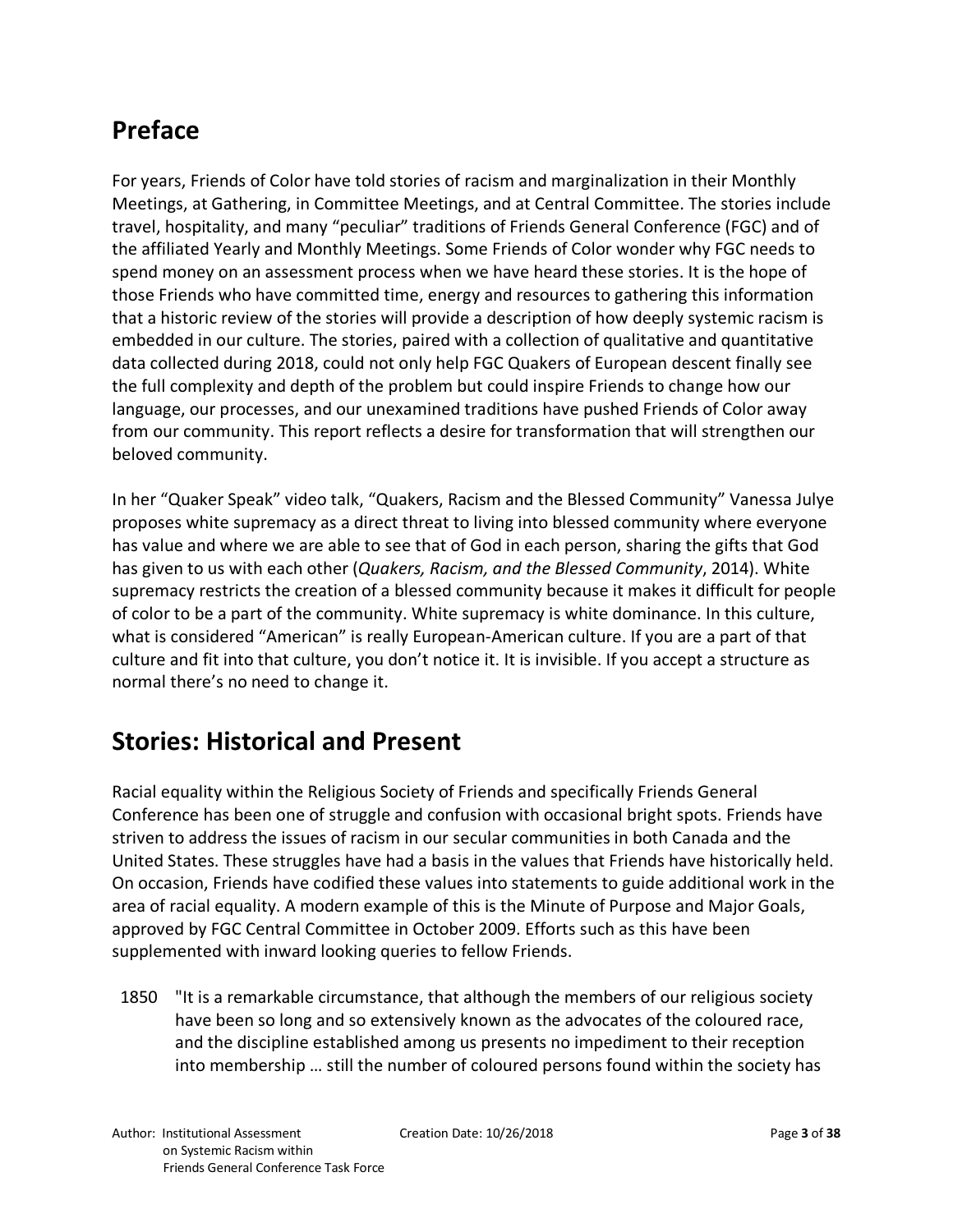always been exceedingly small. This circumstance may justly raise the enquiry whether the cause lies with them or with us. Is the religion of Friends unsuited to the coloured race? Or are they kept at a distance by our neglect or repulsive conduct?" (Lewis, 1850, p. 697)

1944 "We want those who feel separated from us by race or color to know of our realization that racial discrimination, hate and pride will never lead to peace and the kind of world in which we want to live. We have been thinking of you and have been trying to find ways by which we can show our feelings of kinship with you.

We will strive to carry with us through the coming years respect and appreciation for the Negro and other races and will endeavor to practice this good will in our daily lives. We want to understand and value your contribution to our common culture. We need your help to do this, as we cannot do it alone. Only by individual contact between you and us will this understanding come about."

 - A statement from high school students attending the 1944 FGC meeting in Cape May (McDaniel & Julye, 2009, p. 227)

1979 "A revolution of great magnitude is in progress in the United States. What has been the response of the Society of Friends to this revolution? For the most part, the members of the Society of Friends have been content to be 'white liberals.' Though they have advocated marginal reforms, they have accepted the American system, the legitimacy of its basic values and institutions. They have accommodated to the poor housing, inadequate schools, and squalor in ghettos adjacent to their suburban communities. But they have not been able to act forcefully for civil rights for fear of losing social status and incurring the disfavor of their neighbors. Conformity has been a dead weight around their necks.

Living thus, Friends have not experienced the degradation and frustration inherent in the total experience of black people in America; and they fail to understand Black Power, which they equate with arrogance, violence and separateness....It is with respect to the question of violence as advocated by some ultra-nationalists that Friends have found Black Power most objectionable....Institutional racism in America is covert violence - the day to day violence that has been perpetuated by white on black Americans for over three hundred years. Friends have accommodated to it. They have lost their 'revolutionary faithfulness'...and have unwittingly become allies in maintaining a violent society. We Friends are therefore guilty of our kind of violence..."

(Fletcher & Mabee, 1979, pp. 33–34)

The Religious Society of Friends holds our history and stories as sacred examples of how we practice and live into the Light. The stories and words of historic Friends -- George Fox,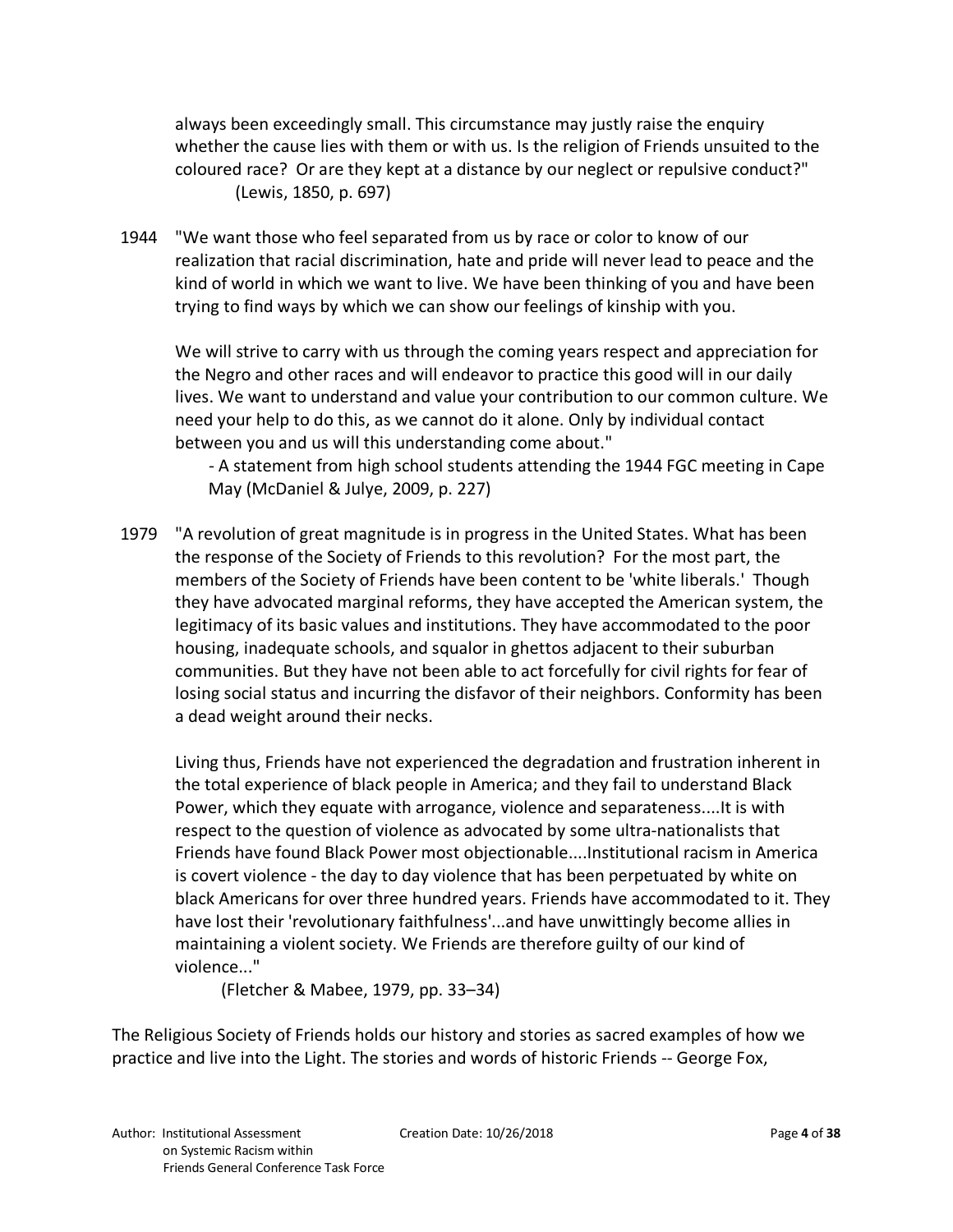Margaret Fell, William Penn, John Woolman, Isaac Pennington, and Lucretia Mott, to name a few -- guide our moral character. This report begins by offering a collection of stories that create a picture of how racism functions within Friends General Conference. Taken alone each individual story can be thought of as an aberration but when put together, the stories reveal patterns that can and must change.

These and other efforts within the Religious Society of Friends are complicated by the stories and events involving Friends of Color that reveal shortcomings in our efforts to achieve and sustain racial equality. The stories, some of which are years old, provide insight into Friends struggle to build the blessed community. We offer a sampling of stories that Friends of Color have related in our Meetings, our writings and our prayers. It is a sampling because others are still too raw to share. For purposes of this report, the stories have been summarized or excerpted from the original version to lift up issues Friends of Color have been trying to convey to our Society. The messages in the stories are complicated by the tendency of many of us to focus on individual acts of racism while remaining oblivious to systemic racism.

 $1916-1968$  between 1916 and 1916 and 1916 and 1968 the Gathering returned to  $C_1$ 

- 1978-1981 Only once was a Friend of Color ever appointed to be the General Secretary of FGC. During his service, this Friend was eldered by the head of Philadelphia Yearly Meeting who told him he was not trusted by FGC Friends because he would interact with Quakers from other branches of Quakerism (FUM, EFI).
- 1985 Two African American women who worked as secretaries at FGC in the mid-1980s requested that FGC conduct racism training because of their experiences working in the office. The organization did not follow through with any training despite this clear request.
- 1992 An African-American woman who joined Sandy Spring Friends Meeting shared her lived experience of being the only Person of Color in a monthly meeting. She had felt fully involved in the life of the meeting until one week she opened her eyes and saw another Person of Color. The presence of this individual caused the tension that she realized she had been feeling as the only Friend of Color in the meeting to be released from her body. She felt calmer. She wondered what was happening. She had a similar response the next time there was another Friend of Color at meeting for worship. The third time she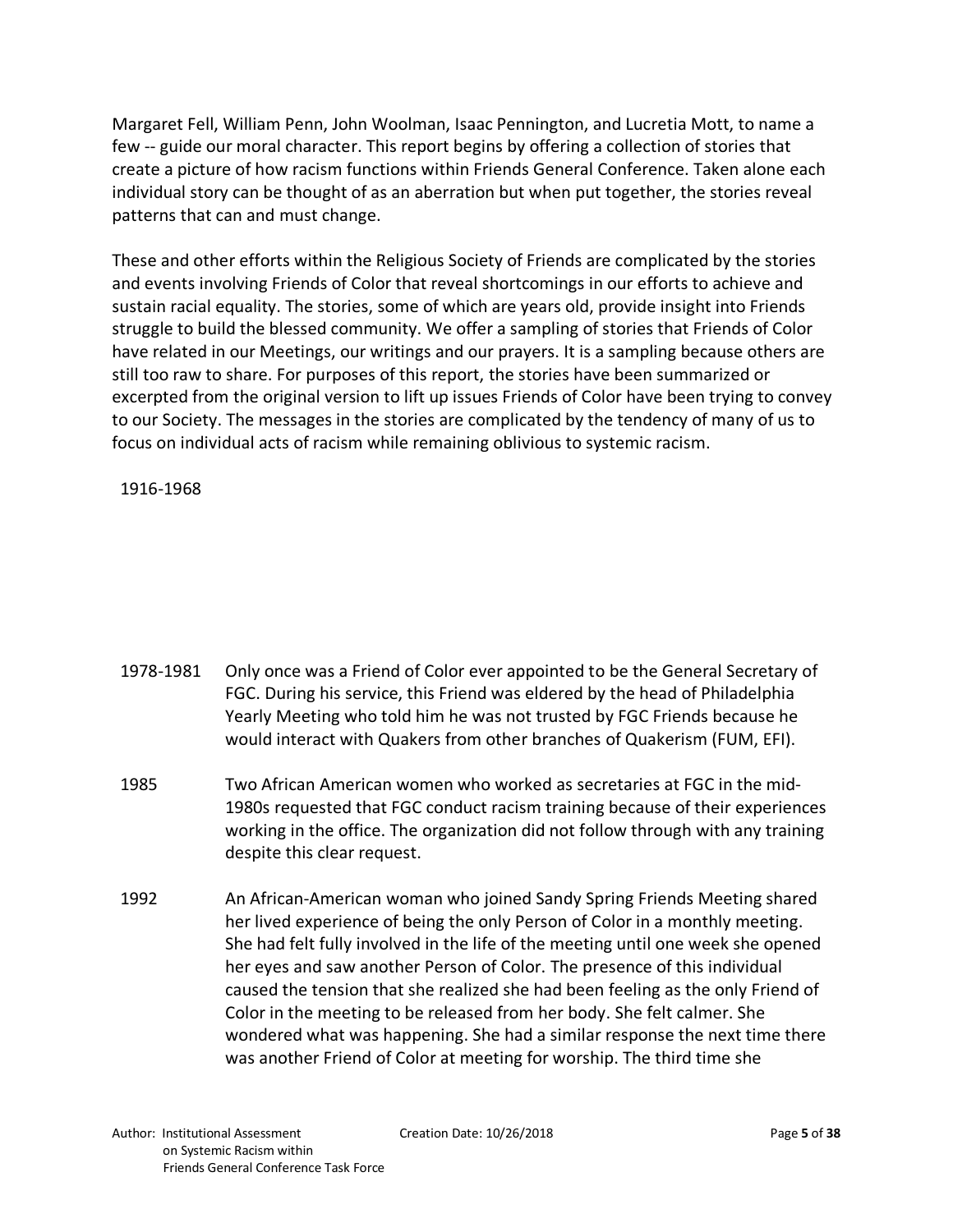experienced this feeling of kinship was when she gathered with the Fellowship of Friends of African descent. Each time, her experience of that worship was one of being able to be calm and to center deeply in the presence of other Friends of Color. Among Friends of Color, she experienced a shared language, a sense of being understood without explanation, and increased willingness to express emotions (Powell, 2003, p. 16).

- 1994 The initial Gathering workshop for Friends of Color only was held at the University of Massachusetts (Amherst) Gathering. A European American man arrived the first day, insisting he belonged there. Friends of Color labored with him to help him understand why it was important for him to leave and respect the space created by the workshop. Even today, some Friends of European descent object to designated "only" spaces for specific communities including Friends of Color.
- 1994 Friends of Color requested a People of Color Center. As they called for the center, they referred to the other centers for men only and women only. Their request was successful and the first People of Color Center was established at the 1995 Gathering at Western Michigan University in Kalamazoo.
- 1996 During the Gathering at McMaster University (Hamilton, Ontario, Canada) there was a workshop for People of Color only. Participants took a field trip to the John Freeman Walls Historic Site and Underground Railroad Museum. It was a powerful experience for those present to learn the stories of the men, women and children who survived the genocide of American chattel slavery and might have been the ancestors of each participant. The following morning, these Friends of Color learned that their children were expected to participate in an intergenerational re-enactment of the Underground Railroad experience, planned by the Junior Gathering. Disturbed by this apparent lack of sensitivity, these Friends wrote a letter to the General Secretary, the Clerk of Central Committee and the Clerk of Long-Range Conference Planning Committee objecting to the planned activity and requesting that it be canceled. A representative of this group of Friends spoke with the Clerk of Long-Range Conference Planning and then the Junior Gathering Clerk. After listening carefully to the concerns, all Clerks agreed to cancel the activity. The representative of the Friends of Color who worked to get the activity canceled was later accused of being un-Quakerly. This reputation followed her during her service on Long Range Conference Planning Committee of FGC (Julye, 1996, p. 10).
- 1998 At the first Gathering at University of Wisconsin at River Falls, one evening two Friends of Color saw a local establishment that had a sign over its back door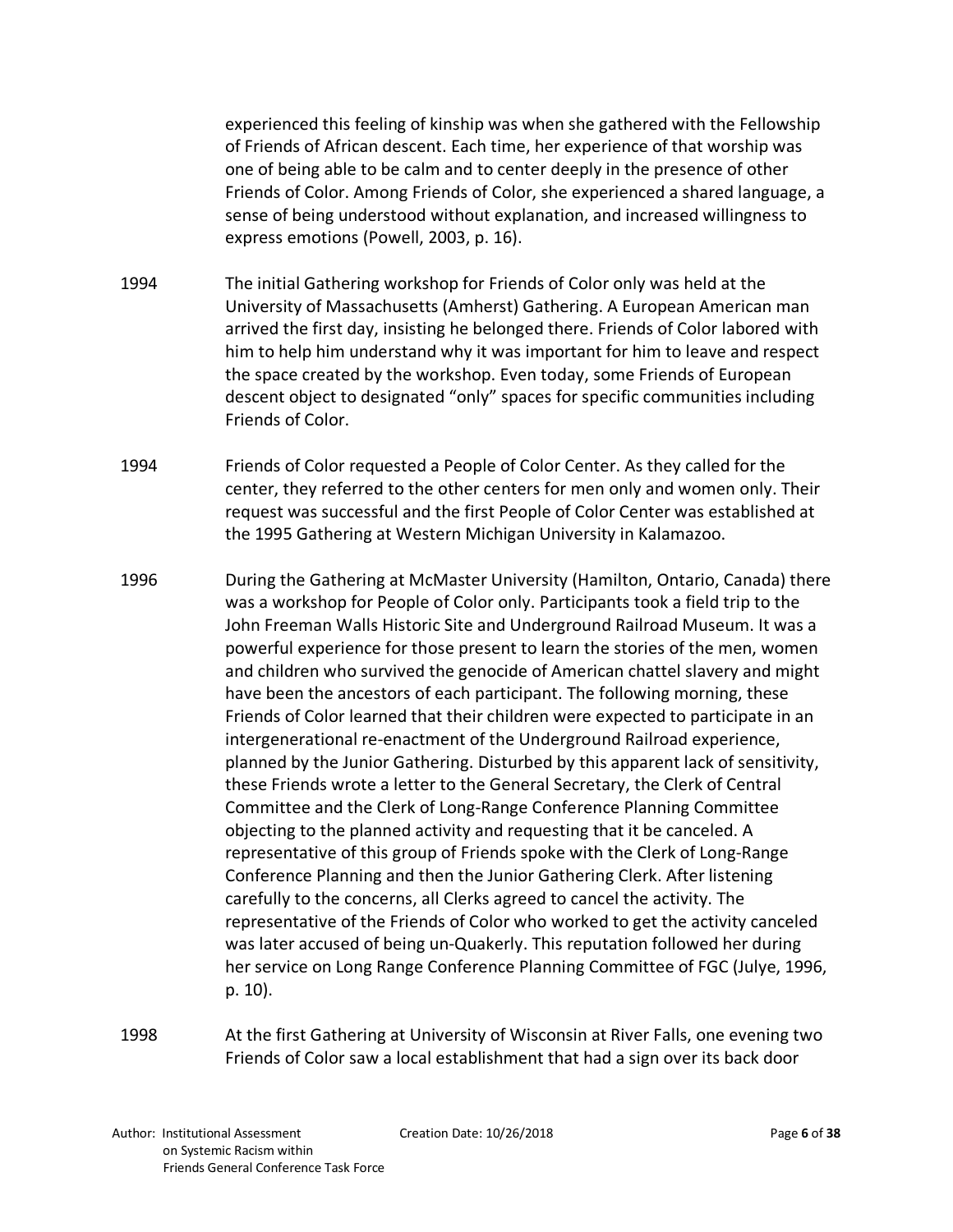that read "Slave Entrance." Gathering attenders, both Friends of Color and European American Friends, approached the owner and requested they remove the sign. The woman made clear she was going to keep the sign up. She and other townspeople who were approached said, "You are from out of town and will leave so it does not matter." Two Friends pursued the matter after leaving the Gathering by contacting a Wisconsin lawyer. As a result, the State of Wisconsin filed an anti-discrimination lawsuit which was won and the sign was removed.

- 2000 A Friend of Color became upset when a person making a presentation at Central Committee wore a t-shirt showing a photograph of William Bacon Evans (a Philadelphia Quaker who made puzzles and was known for his humor) standing in a store with an arrow over his head. This Friend of Color felt the image continued the racist stereotype of Indigenous People's violence.
- 2002 During the Gathering at Illinois State University (Bloomington/Normal) the Gathering planning committee did not invite any plenary speakers of Color to speak. Neither did they arrange field trips to nearby places describing the area's history with regard to People of Color, nor did the list of local establishments distributed to Gathering attenders include the African American-owned store within walking distance of campus. After doing their own research, Friends of Color were able to arrange a field trip to a local museum where a member of the city council presented a talk about the town's anti-racism program. The planning committee did not think at all to engage with Friends of Color or learn anything about things relevant to them within the community. Friends of Color had to do all of their own research in order for any interested Friends to learn about efforts in the community to address issues of racism (Julye, 2002, p. 18).
- 2002 The Committee for Ministry on Racism Program sponsored a Meeting for Worship with Attention to Acknowledging Racial Wounding in Bloomington/ Normal. A Friend of Color rose and spoke of the pain she was experiencing at the Gathering. Unexpectedly, a European-American Friend rose and asked the Friend of Color to stand with her. The Friends of Color in attendance were alarmed as this is not something done during a meeting for worship. It was unclear why this European-American Friend was directing the Friend of Color to stand when this was a time when Friends were to speak out of worship of our personal experiences of racial wounding. The European-American Friend began singing to the Friend of Color "You are so beautiful and whole." Not only was she invalidating the experience of the Friend of Color who spoke, but many Friends of Color felt her actions made the room unsafe for all Friends of Color. Another Friend of Color felt hurt, angry, surprised, and helpless and wanted to run from the room. A European-American Friend stood and shared her anger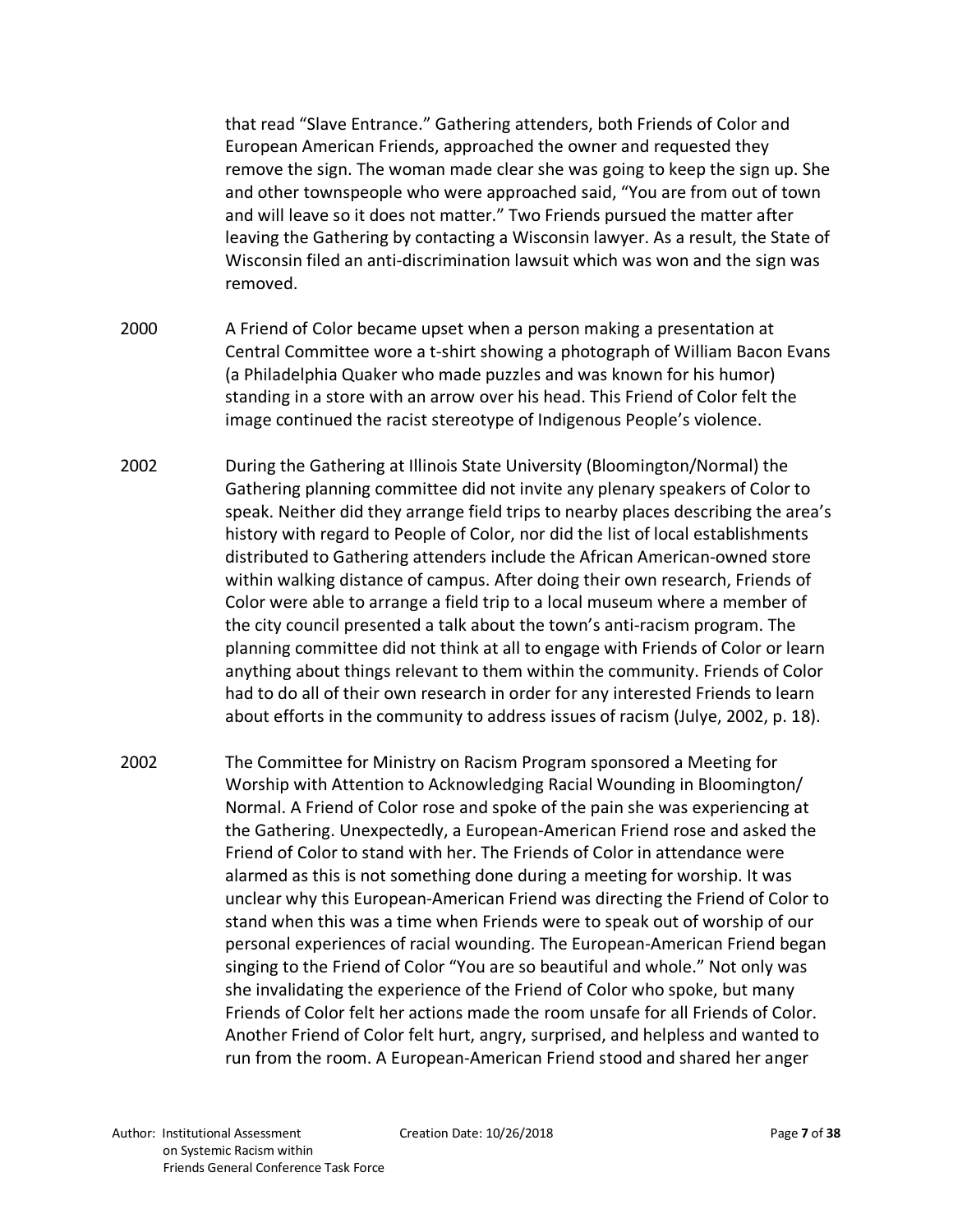about the song. The African-American woman who felt unsafe spoke asking Friends to stop and think before performing an action on someone else and not respecting another's personal boundaries. It seems particularly unfortunate that at a Worship addressing racial wounding, in fact more racial wounding occurred (Julye, 2002, p. 18).

- 2004 Not all European-American Gathering and Evening Planning co-clerks understand the impact of their decisions on racial equity efforts. In 2004, a European-American man declined to be an evening plenary speaker when he learned that all the speakers would be European-American men. The decision to have only European-American men speak was a failure to understand the impact of invitations to speak had upon Gathering participants as a whole. Does this lack of sensitivity welcome Friends of Color?
- 2004 A popular Quaker Sweat Lodge workshop was again scheduled for the high school program at Gathering at the University of Massachusetts (Amherst). The Mashpee Wampanoag people (upon whose land we were holding our Gathering) learned about this practice and demanded that it be canceled. The leaders of the Mashpee Wampanoag indicated they knew of no historical practice within Quakerism to hold sweat lodges, while this tradition was clearly a part of indigenous people's spiritual practices. The Mashpee Wampanoag let Friends know that they experienced this as being both religious and cultural appropriation. The General Secretary of FGC and a Friend of Color (who was clerk of the Committee for Ministry on Racism) agreed to meet with Mashpee Wampanoag leaders to listen and enter into dialogue with them. This meeting was a traumatizing experience for everyone in attendance. The cancellation of the workshop was tough for the participants in the High School program for whom this was felt to be an important workshop.
- 2005 FGC hired an African-American woman at 40% time to serve as the Coordinator of the Ministry on Racism Program. In 2006, the appointment was increased to 60% time. In 2009, the appointment was temporarily increased to 80% to support requests for presentations related to the publication for Fit for Freedom. In 2010, it was reduced to 60% with addition of responsibility for the Youth Ministry Program and the time for the Ministry on Racism work was reduced to 40% with the remaining 20% for the Youth Ministry Program. In 2017, her work was increased for the FY18 to 70% to support the Institutional Assessment. This pattern of FGC frequently changing employment conditions with no consistent financial commitment to FGC's work of anti-racism requires the individual to accept varying levels of employment income which can threaten one's livelihood.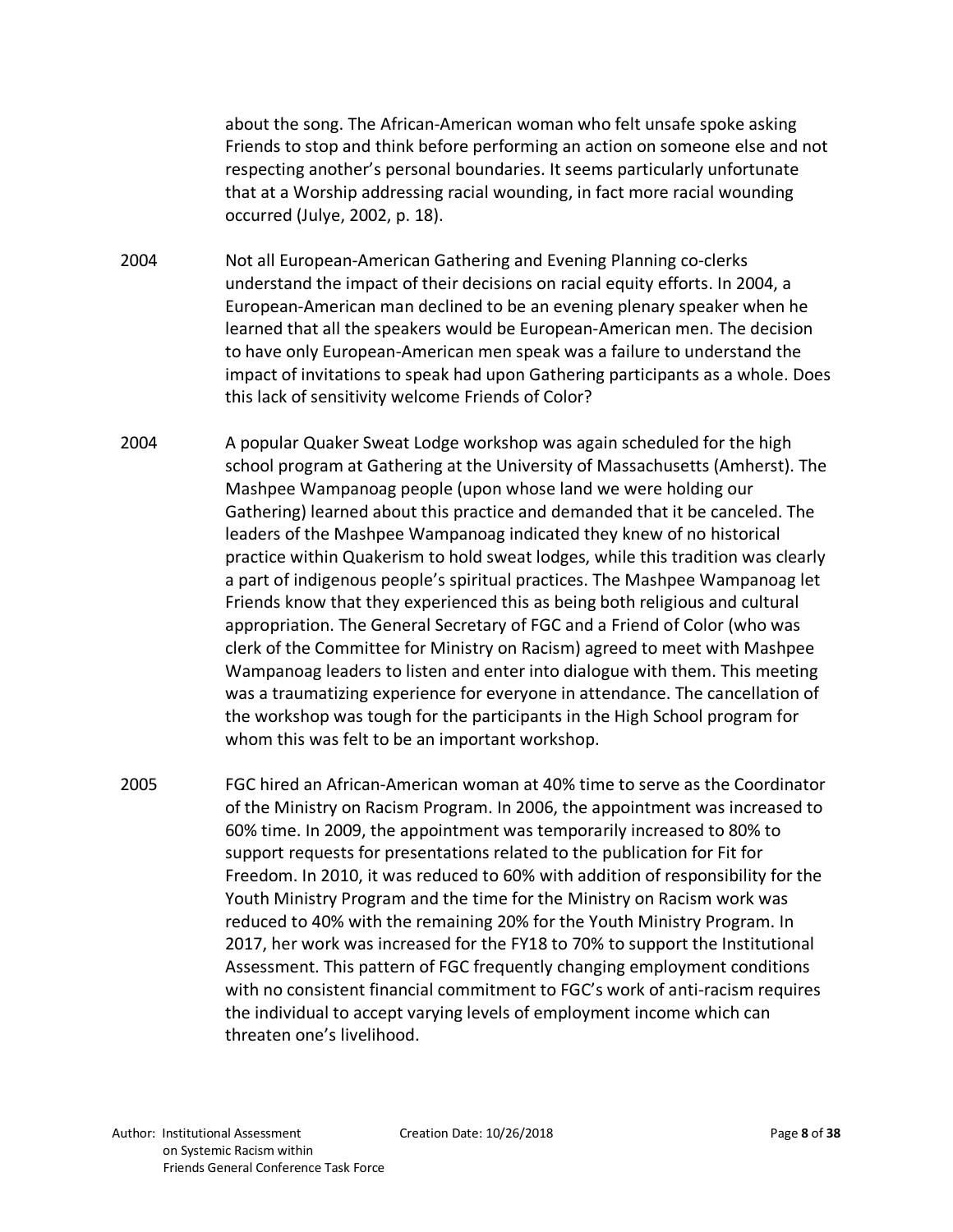- 2009 After participating in in a two-day retreat on anti-racism training with Niyonu Spann (a Quaker with years of experience doing anti-racism training), FGC staff formed a Staff Diversity Committee of volunteers. This committee was charged to assist all staff in continuing to address issues regarding racism lifted up in the workshop. Although this committee facilitated regular diversity exercises and created learning experiences for all staff, members had to meet during their lunch hour and work during unpaid time. Because some activities were scheduled after the work day, staff members choosing to participate were doing so during unpaid time.
- 2010 A Friend of Color, when speaking from and grounded in extensive professional training and experience, frequently experiences that when they speak to FGC Central Committee, Executive Committee or other FGC committees and working groups, they are dismissed. For example, when a proposal was brought to FGC Executive Committee to redo the website, a Friend of Color who is also a professional computer networking specialist and a systems analyst, objected saying the amount budgeted would not be enough so the proposal should not approved. The body went ahead and approved the proposal in spite of the objection. Several years later it was clear the Person of Color had been correct in raising their objection.
- 2010 A proposal was brought by the FGC Committee for Discernment, Planning and Priorities (CDPP) to Central Committee to pull all the ministry committees together into one committee called Committee for Nurturing Ministries (CNM). A Person of Color objected saying it would mean the Committee for Ministry on Racism (CMR) would become invisible to its constituents. An additional concern was that CMR was committed to have parity in their membership among People of Color and European Americans. They feared this strong commitment to racial parity in this committee would end up being lost in the new committee structure because in the new structure the Ministry on Racism program was combined with the Youth Ministry Program into one subcommittee. Quickly thereafter, the majority of volunteer members of CNM's Transforming subcommittee were Friends of European descent.
- 2011 Central Committee approved, for five years, a minute directing that two-tothree hours of its meeting time each year be devoted to conversations and/or exercises to help Central Committee members explore and deepen their understanding of white privilege, racism and ageism. In addition, it agreed to have yearly "Diversity-Related Queries for FGC" be considered by each committee, subcommittee and working group of FGC. Answers were to be sent to the Transforming Subcommittee of the Committee for Nurturing Ministries.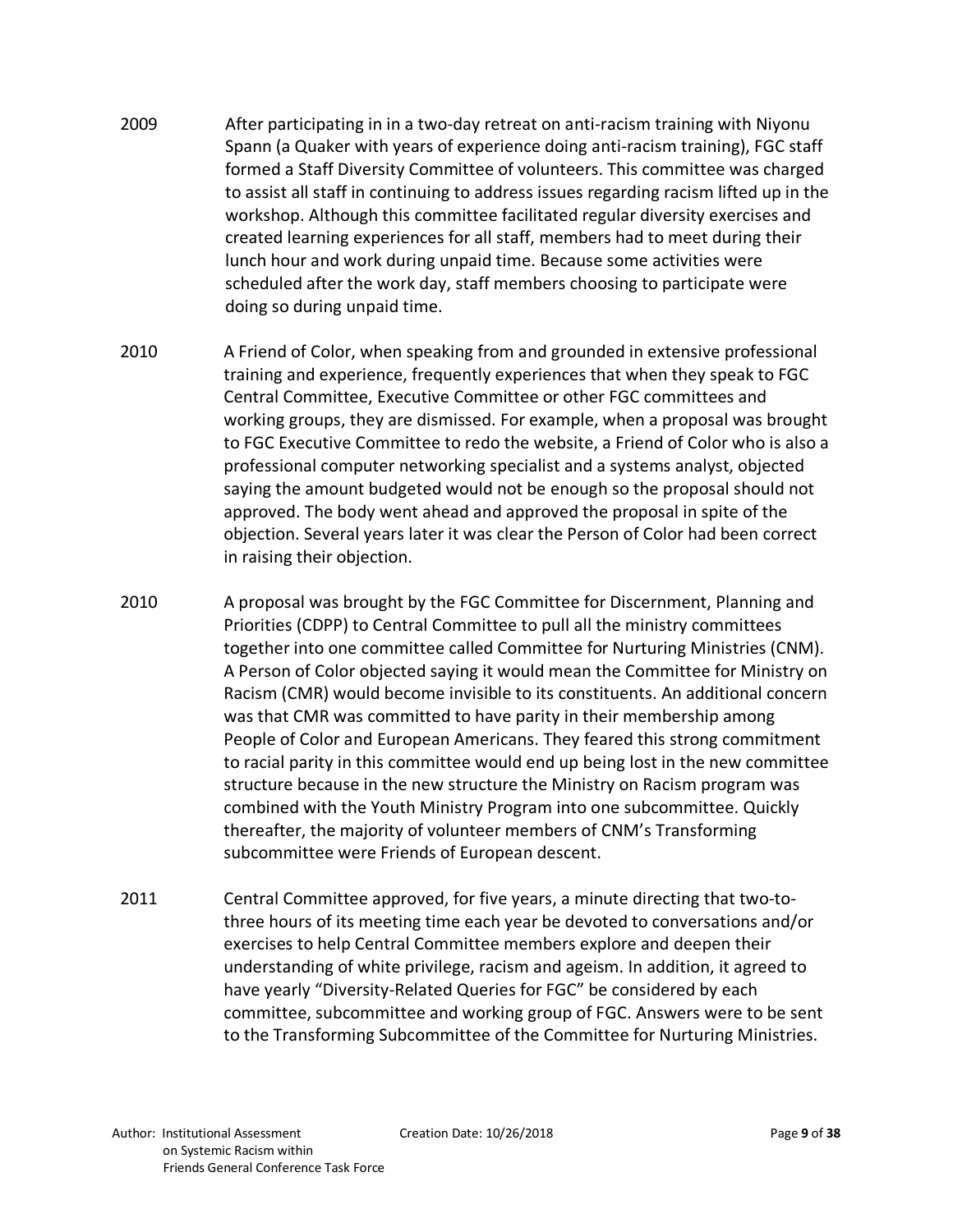Unfortunately, not every committee took the opportunity to consider and learn from the queries.

- 2011 The Staff Diversity Committee developed an FGC Diversity Plan which was never funded or implemented (FGC Staff Diversity Committee, 2011).
- 2014 The mid-winter meeting of the FGC Committee on Nurturing Ministries in Tallahassee, Florida was fraught with issues that threw them into chaos. Both Friends of Color and Friends of European descent were acutely aware of being in the state where Trayvon Martin had been killed by George Zimmerman, who six months earlier was acquitted of Martin's murder. The question of meeting in Florida raised a moral issue for Friends of European descent. But for Friends of Color, racist violence and physical safety can be an issue of life or death. Questions of exercising white privilege in decisions around where Friends meet is another example of structural racism within our society that has caused Friends of Color to feel unsafe.

A large snow storm heading toward the Northeast moved some Friends to arrange an early departure. Because some individuals left early, their reports were given by people unprepared to address questions due to a lack of background information. As Friends asked questions about a new project, it was unclear if there had been any Friends of Color involved in the planning for new meetings intended for areas where People of Color resided. At one point, a European-American man became so upset, he yelled and used strong language and later apologized. A Friend of Color became so distressed he left the meeting, noting that only a white man could raise his voice and use profanity in a committee meeting.

- 2014 A Friend of Color serving on an FGC committee expressed concern that when traveling for FGC, they were expected to accept home hospitality with local European-American Friends. This often means staying in unfamiliar neighborhoods that are primarily white, where People of Color may fear for their safety. The legacy of violence, particularly in former sundowner towns, gives Friends of Color going into an unfamiliar predominately white area great concern. This Friend noted that when traveling in service for another Friends organization he is provided with hospitality in a local motel and accepting offers of home hospitality is not expected.
- 2015 An African-American woman offered a presentation at the Gathering at Western Carolina University (Cullowhee) about her leading to place markers in graveyards to honor People of Color. The woman had participated in the pregathering workshop for Friends of Color and their families. During a previous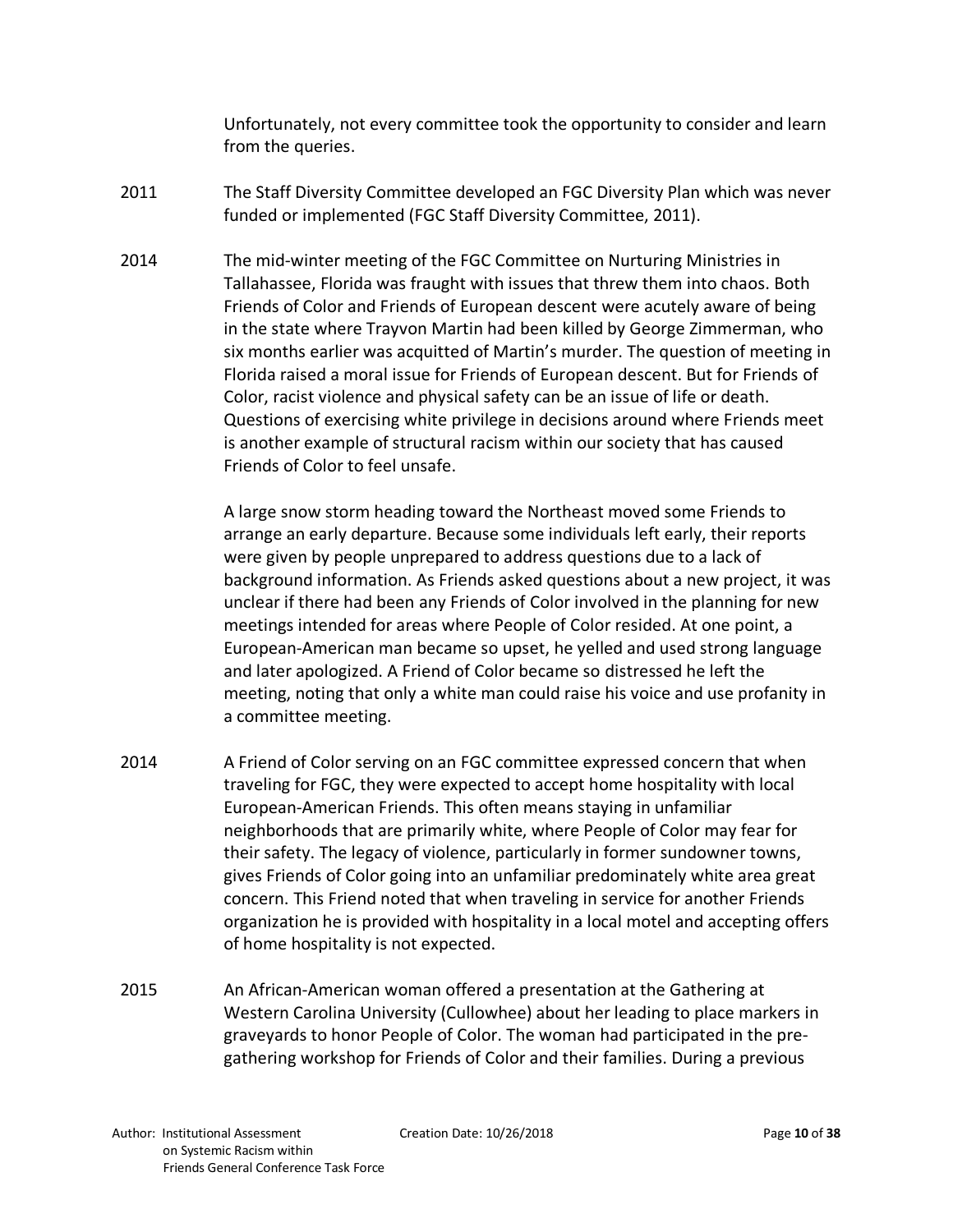retreat for Friends of Color and their families, she requested assistance with an issue she was having with her monthly meeting that arose after a ceremony honoring the unmarked graves of People of Color buried in the Meeting's graveyard. Attenders at this retreat of both African and European descent agreed to provide her with support. Several Friends were regular prayerful presences during Meetings for Worship and Meetings for Worship for Business at her monthly meeting; other Friends who lived far away stayed in touch with regular phone calls. But the dispute escalated and rather than working through the conflict, the meeting suspended Meetings for Business for a year and then read her out of the Meeting altogether.

- 2015 A Friend of Color arrived at the airport in North Carolina for the Gathering at Western Carolina University (Cullowhee). She was not greeted by the person at the airport designated to meet arriving Friends, but she was able to identify the group because she recognized some of the Quakers. During the drive to the university she became increasingly disturbed by the isolated nature of the area through which they were driving, the presence of pick-up trucks with visible guns, the number of confederate flags prominently displayed and roads marked with do-not-enter signs. The Friend of Color felt unsafe and, after arriving on campus, did not feel safe to leave campus and venture out into the community. Other Friends of Color had similar reactions to the area.
- 2016 At the Gathering held at the College of Saint Benedict (St. Joseph, Minnesota), Friends of Color encountered a troubling and hostile environment upon arrival to the campus and throughout most of the scheduled Pre-Gathering Conference of Friends of Color and their families. Friends of Color were warned to avoid going into town without a companion. They were cautioned to limit town excursions to business hours. This warning was further reinforced by actions of racial profiling by the campus security police force. These actions consisted of:
	- Overtly following Friends of Color as they moved into and walking between the dorms.
	- Performing surveillance on Friends of Color while preparing their campsite for the upcoming Gathering.
	- Following children of color and performing surveillance on them during playtime and while moving between dorms.

As a result of these experiences, Friends of Color did not experience this small rural community as a welcoming environment. Doubts were raised as to whether or not the upcoming Gathering would be successful if the actions of campus security continued.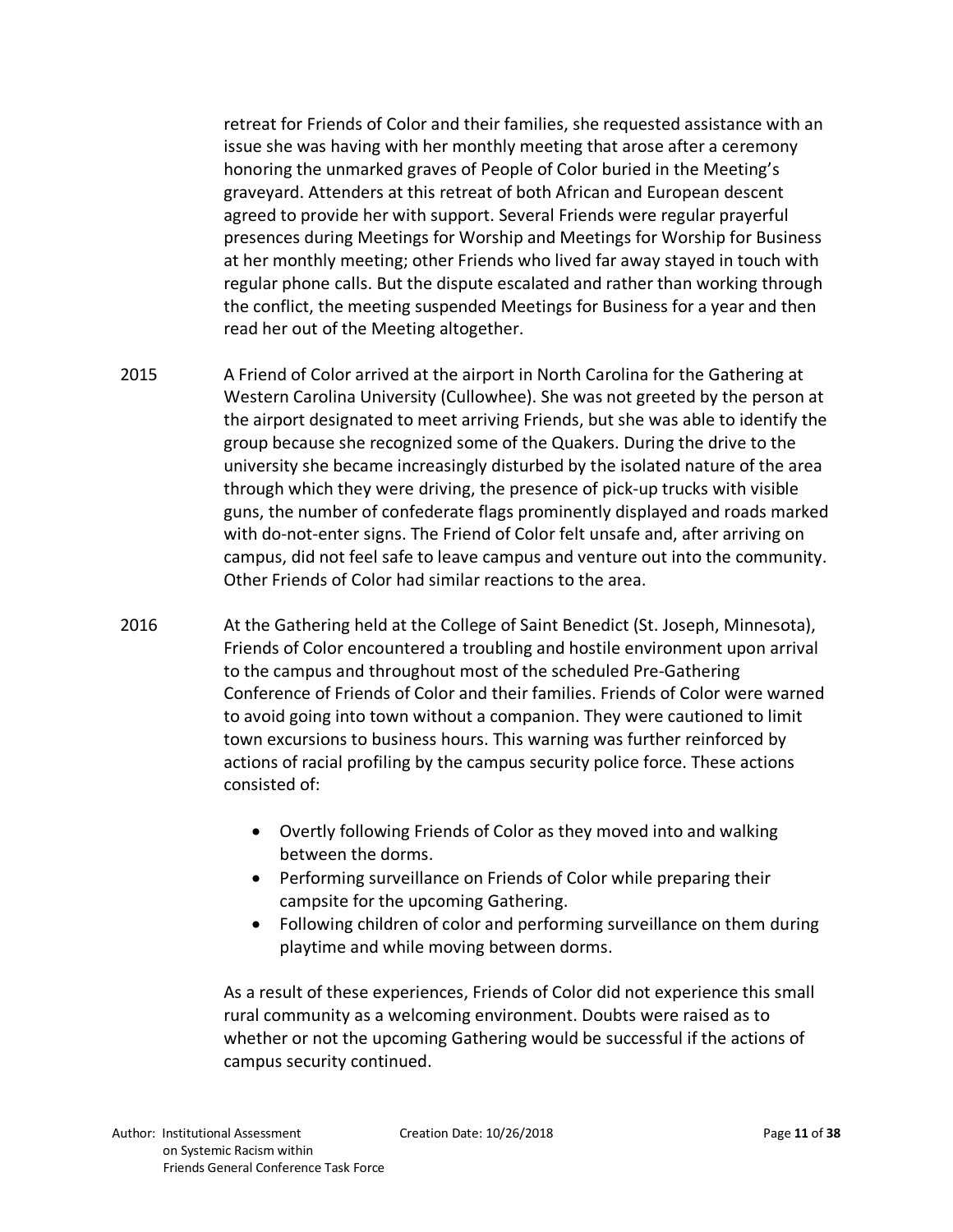After numerous reports of other incidents to the staff at the Pre-Gathering retreat, the Friends of Color and their families attending requested that the FGC staff and volunteers responsible for the Gathering meet with them.

During this meeting, the Friends of Color and their families shared their experiences and years of frustrations. They explained the importance of having Friends of Color involved in choosing sites for Gathering. The Friends of Color felt their safety concerns were significant and needed immediate action. As a way forward and to try to avoid future similar experiences, Friends of Color requested that the Site Selection Subcommittee of the FGC Long-Range Conference Committee be reconstituted and have a majority of Friends of Color serving on this subcommittee.

- 2016 At the Gathering at the College of Saint Benedict, after the difficulties experienced during the Pre-Gathering, Friends of Color felt insulted by the allwhite Gathering Planning Committee inviting them to sit on the stage during the opening evening. They noted that the invitation arose only after issues of racial justice became central to the Gathering, and it was evident no Friends of Color had been invited previously. As a result of this late invitation which was not felt to be from the heart, Friends of Color felt tokenized and declined to participate or attend the plenary at all. They drafted a statement which they asked the General Secretary to read to the Gathering in its entirety (Crossno, 2016).
- 2016 At the College of Saint Benedict, a Friend of Color was moved to join a meeting of European-American Friends who had stayed in touch since their anti-racism workshop the year before. These Friends were concerned about the repeated pattern of FGC Gathering locations being chosen with no regard for the lived experience of Friends of Color and so they began circulating a petition requesting that FGC undertake an institutional assessment on its systemic racism. The Friend of Color who joined the group encouraged them to approach the People of Color Center to obtain their endorsement before continuing the effort. Many have misconstrued this as an effort that was begun and carried out by Friends of Color.
- 2017 A woman Friend of Color who was co-opted to Central Committee did not receive the materials about when, where and how to register for the annual meeting at the same time as others. A staff member who normally is not responsible for distributing the materials went ahead and sent them to her.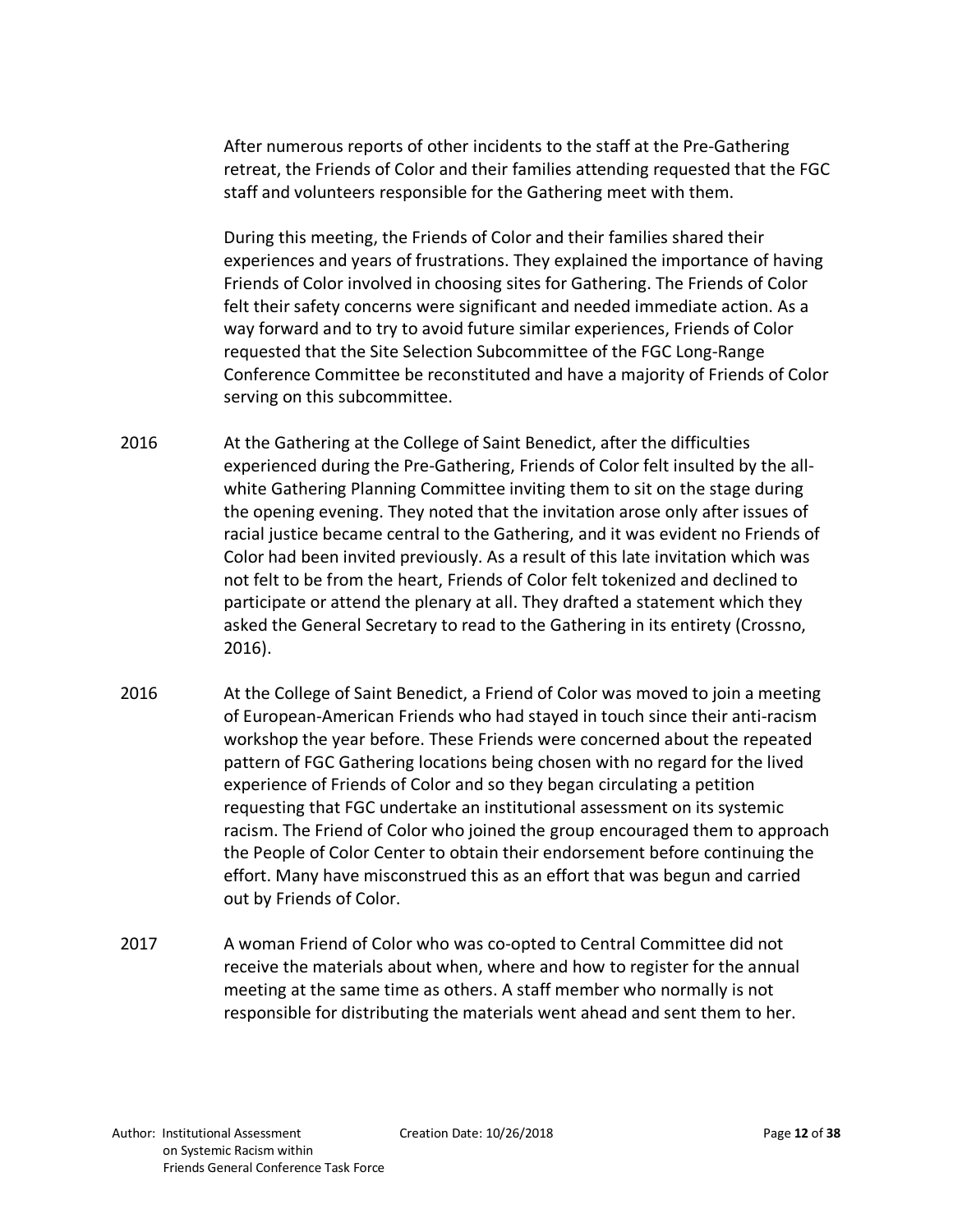- 2017 The first "urban" setting for Gathering chosen by the re-constituted Site Selection Subcommittee of the Long-Range Planning Committee having equal representation of Friends of African descent and Friends of European descent was the 2018 Gathering at the University of Toledo (Toledo, Ohio). During the Lake Erie Yearly Meeting annual sessions, a European-American woman told a Friend of Color that she would not go to the Gathering in Toledo because it would not be safe for her to be there. Toledo, Ohio is a city of approximately 275,000 people with approximately 40% of its population being People of Color. The FGC Gathering has historically been held in communities that are more than 95% European-American. At the FGC Gathering in Toledo, the attendance at Junior Gathering was approximately half its usual size. Was this because European-American families unfortunately decided to stay away because of the location?
- 2018 In our experience, when only one Person of Color serves on an FGC committee they can become a token. Occasionally European Americans expect the Person of Color to speak for all People of Color. Our tradition teaches us to speak only for how Spirit moves us individually.
- 2018 Expanding the circle of Persons of Color invited to serve on Central Committee, its committees, subcommittees and working groups helps prevent burn out of the very small number of Friends of Color who are often asked to serve in multiple roles. Only three Friends of Color have been appointed by their yearly meetings to serve as the representative to Central Committee. Only four Friends of Color have served as clerks of committees and one has been asked to serve for multiple committees as a clerk. Only one Friend of Color has served as a part of the clerks table for the Central and Executive Committees, an unfortunate but powerful visual reminder of the impact of white supremacy in our faith community.
- 2018 During the Gathering at the University of Toledo, it was reported that European American Friends were rude to and mistreated university staff members and the high school students visiting campus who were People of Color.
- 2018 A longtime Friend of Color and a founder of the People of Color Center has left the Religious Society of Friends. In leaving they stated, "My experience with Quakers over the years has taught me some hard lessons about how to resist evil and bigotry in a faith community. I have also learned how to have thick skin and to protect myself among Quakers. But that's not enough anymore for what I need today in a faith community. My spirit is suffocating and not growing any among Friends."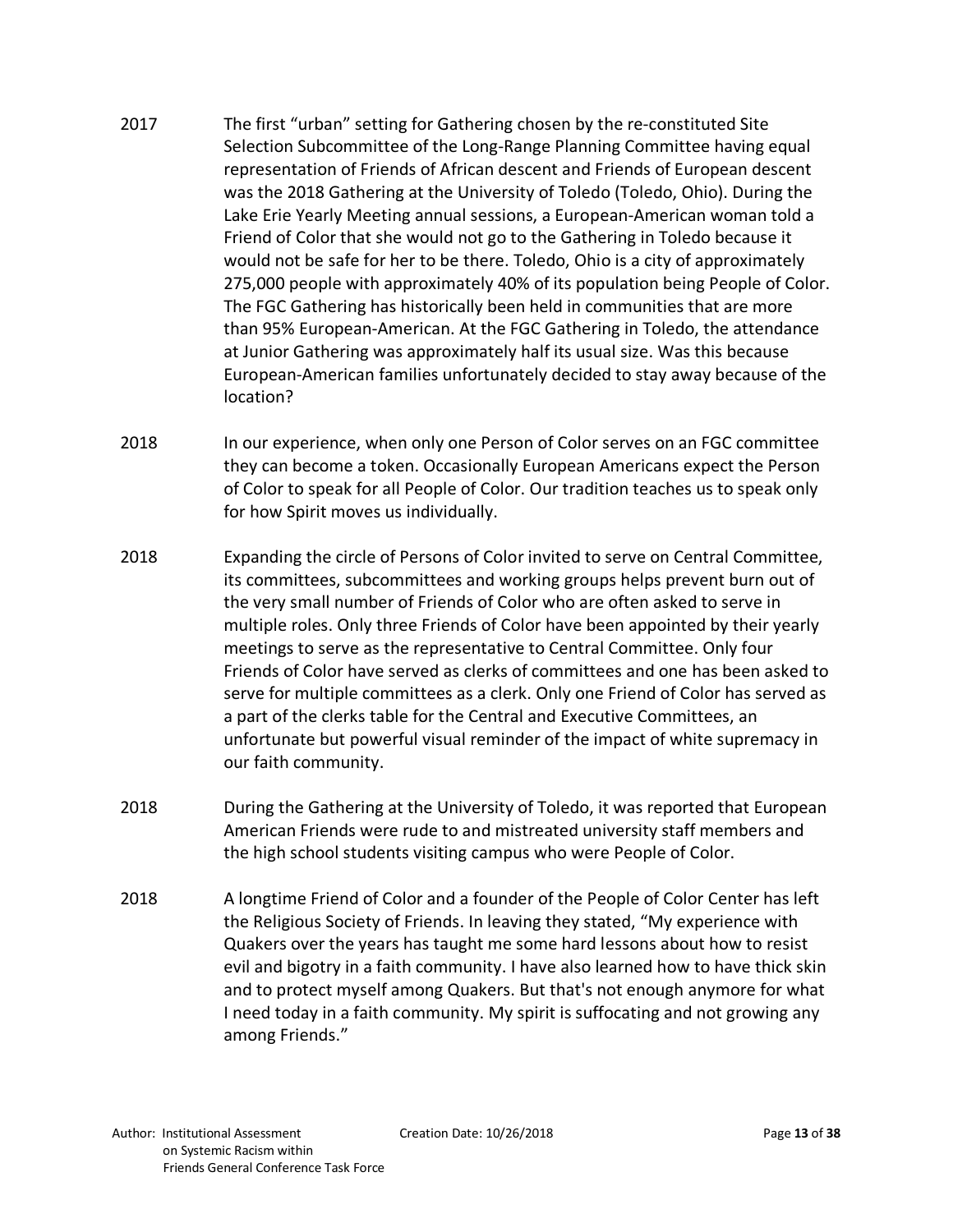### **Foundation Story: How we got to the Assessment**

In spite of some Quakers' participation in the abolition movement to end enslavement in the United States; in spite of some Quakers' commitment to dismantling Jim Crow during the Civil Rights Movement of the 1960's; in spite of some Quakers' visible work to support the Black Lives Matter movement and in spite of all of us feeling horrified when yet another unarmed black or brown person is shot by police, our Meetings remain mostly white and Friends of Color do not necessarily feel safe or welcomed in a Quaker faith community.

Quakerism emerged from a Euro-centric culture. The article, "White Supremacy Culture", describes a list of characteristics that exist in organizations (Okun, n.d.). It also acknowledges "one of the purposes of listing characteristics of white supremacy culture is to point out how organizations which unconsciously use these characteristics as their norms and standards make it difficult, if not impossible, to open the door to other cultural norms and standards." FGC is not excused from this examination and, as we all breathe in this Euro-centric culture we recognize it is difficult to see these characteristics and parallel habits. Some examples of aspects of Euro-centric culture that the article lifts up and that are confirmed in our data include: defensiveness, worship of the written word, only one right way, paternalism, either/or thinking, power hoarding, fear of open conflict, I'm the only one, right to comfort.

The Institutional Assessment is a direct response to the events at the 2016 Gathering that encapsulates the long history of lived experience of People of Color of systemic racism among Friends. A similar assessment focused on Indigenous Peoples, classism, ageism, and disability is encouraged in the future. We hope the results of this assessment may inform FGC's inclusion of Friends from all communities.

In 2016 the entire nation was confronted with media stories of unarmed people of color being killed by the police, with numerous accounts of racial intimidation and violence ever present in our daily lives. This was the environment in which the 2016 Gathering met in St. Joseph Minnesota. There, Friends of Color had multiple experiences and related stories of racism in the St. Joseph community and at St Benedict's college. This includes the dismissal of the seriousness of the stories by some Friends of European descent of the demonstrated racism. A small group of Friends were moved to petition FGC staff and Central Committee representatives to address the systemic racism within our organization.

More than 358 Friends signed the petition during and after the Gathering. Yearly Meetings raised the issue of racism within our communities. In October 2016, Central Committee, after discernment, approved a minute that directed development staff to raise money to support the Institutional Assessment on Racism. If the money raised was sufficient, said the body, a consulting firm would be hired to train and guide a group of Friends through the assessment. A total of \$63,455 was raised within six months and we were ready to move forward by 2017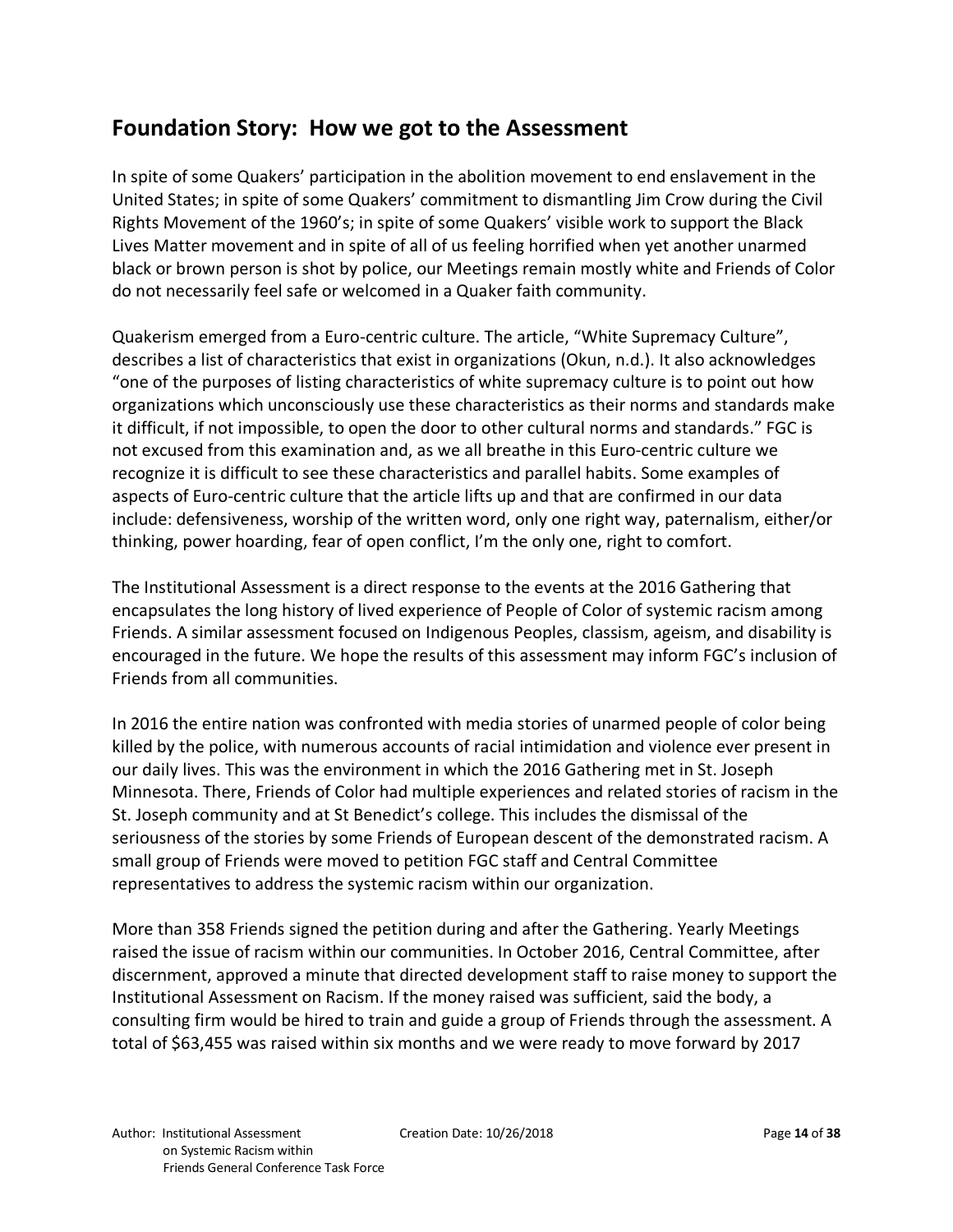Gathering. Friends gave generously with donations for the assessment coming from 62 individuals, 21 Monthly Meetings, four Yearly Meetings and one foundation.

As the Development Staff sought funding for this enterprise, the Committee on Nurturing Ministries recruited four volunteers to serve on the Institutional Assessment Working Group (IAWG) whose charge was to review the research done on potential consultants, select a consulting group to work with us, manage the logistics of the assessment including communicating its progress and identify a small team to collect data and write the report. The four volunteers, Sharon Lane-Getaz, Justin Connor (co-clerks) Carolyn Lejuste, and Marvin Barnes were joined by Vanessa Julye, the staff person assigned to the assessment, Frank Barch, FGC Presiding Clerk and Barry Crossno, FGC General Secretary served ex-officio.

The Diversity Committee prepared a request for proposals that went out to consulting firms. Once the funds were obtained, FGC contracted with Crossroads Antiracism Organizing and Training. (See their website online at http://crossroadsantiracism.org)

### **Crossroads Antiracism Organizing and Training**

Crossroads teaches their clients participatory research where the subjects of the research learn and implement research methods, analyze the findings and write the report. Thus, the people studied engage with the materials, do the work and own the results. This approach is used in Popular Education and grows out of the work of Paulo Freire and others working in liberation theology movements in Central and South America.

Once a contract was signed with Crossroads, the IAWG began to identify Friends willing to serve on the Task Force. A team of twelve people was created with half being Friends of Color and half being Friends of European descent. The four volunteers serving on the IAWG and Vanessa Julye as FGC Staff for the Institutional Assessment all joined the Task Force. Four Adult Young Friends were intentionally recruited to be part of the twelve Task Force members.

During the third weekend of November  $17<sup>th</sup>$  -  $19<sup>th</sup>$ , 2017, forty-three representatives of FGC, identified by the IAWG as primary stakeholders in the organization convened at Stony Point Retreat Center in Stony Point, NY to attend an intensive Crossroads anti-racism training. The intent of inviting these specific representatives was to create a shared understanding of *structural racism* among the volunteer leadership and staff of FGC. Representatives included all staff, committee clerks, some yearly meeting representatives and the members of the Institutional Assessment Task Force. The training was the result of six months of spirit-led work by the Institutional Assessment Working Group (see Appendix A of this report).

At the workshop we shared our experiences and reviewed the historical roots of white supremacy within the structure of the Religious Society of Friends and the structure of our society at large, the insidious ways in which racism is embedded in the structure of our culture,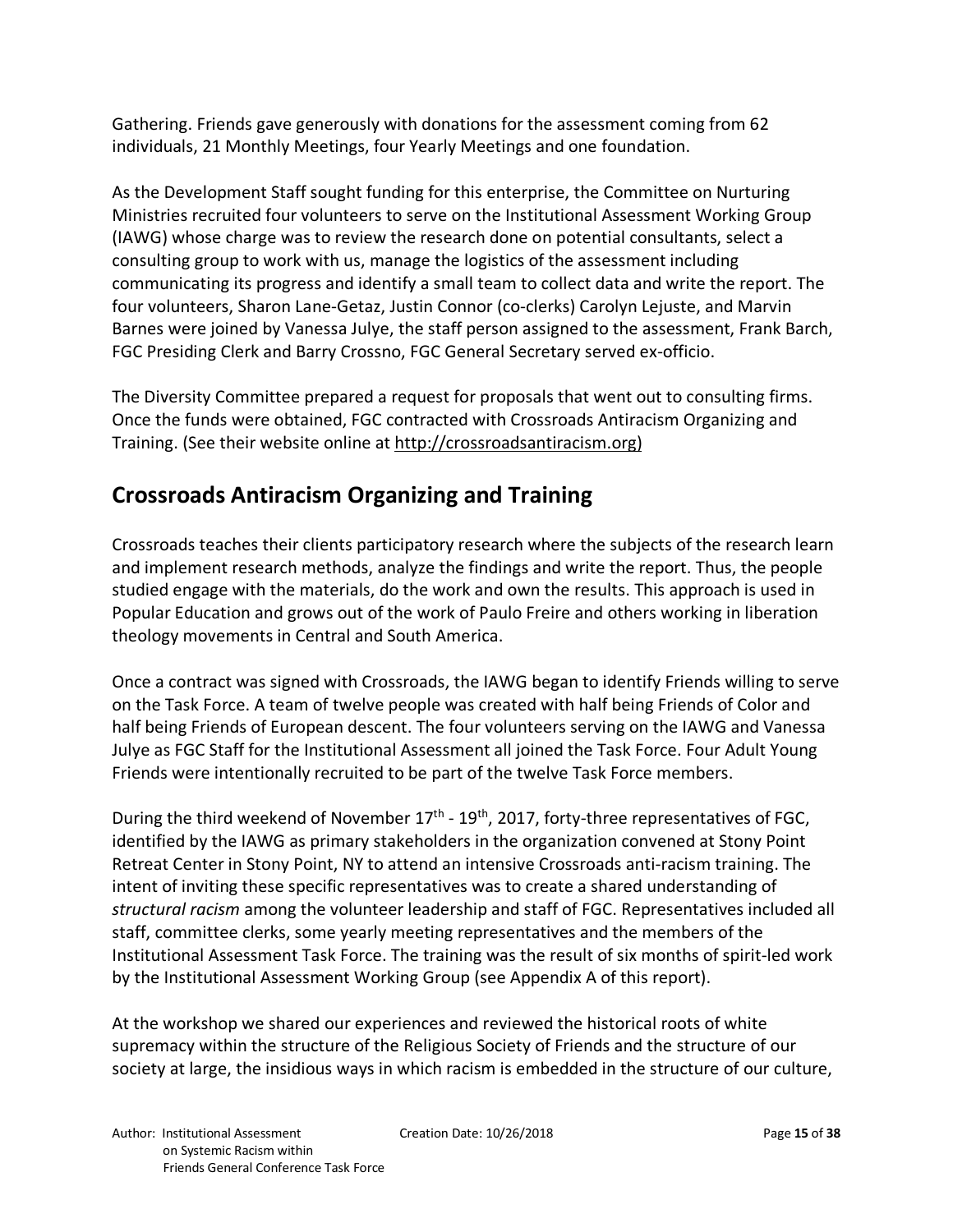and the impact that racism has on governmental systems, people and communities in the United States and Canada. Specific stories and historical facts, particularly those arising within the context of the Religious Society of Friends, were lifted up in detail. The unrelenting and long story of systemic racism in both our faith community and in the broader culture where we are situated was collectively documented on large pieces of newsprint. This newsprint surrounded us throughout the weekend. It was undeniable and we mourned the depth of its impact upon us.

On Monday, after the conclusion of the two-and-a-half-day workshop, the twelve-member Institutional Assessment Task Force remained to learn from Crossroads how we would collect and analyze information regarding systemic racism within FGC. In order to effectively undertake its work, the Task Force formed three subgroups to gather assessment data:

- **The Continuum team** reviewed Crossroads' six-stage continuum (listed in Continuum section of this report p. 27). This team proposed over thirty statements based on this continuum to the survey team.
- **The Power Analysis team** examined FGC documents using a "matrix of domination" filter. To what degree does our Quaker culture uphold white supremacy and marginalize subcultures. "How might Quaker practice, programs, etc. benefit white society and oppress people of color?"
- **The Survey team** developed and executed an online survey with input from initial focus groups and the other two teams. They used themes arising from the survey to create a facilitation handout that was used to guide focus groups during FGC Gathering and at several Yearly Meetings.

### **Design**

The continuum group guided the development of questions that map back to key indicators of anti-racist transformation. The survey included fifteen demographic questions, one open-ended question and fifty-nine main questions which have been clustered around ten themes: Monthly Meeting Engagement, Yearly or Monthly Meeting Engagement, Welcoming, Governing Structure, Participatory Decision-Making, Finance and Budget Equity, Racism and White Privilege, Racial Tension and Conflict Resolution, Dominant Worldview, and Overcoming Cultural Exclusivity. By asking multiple related questions the reliability of our results is improved (internal consistency of the survey was measured at 95%). To complement the findings of the focus groups and survey, historical FGC data was uplifted and reviewed for indications of past problems and efforts in dealing with systematic racism within the organization. From this effort, the Taskforce determined that the best way to report on systemic racism within FGC was to present a portion of the history of FGC through the stories of Friends and the data in parallel.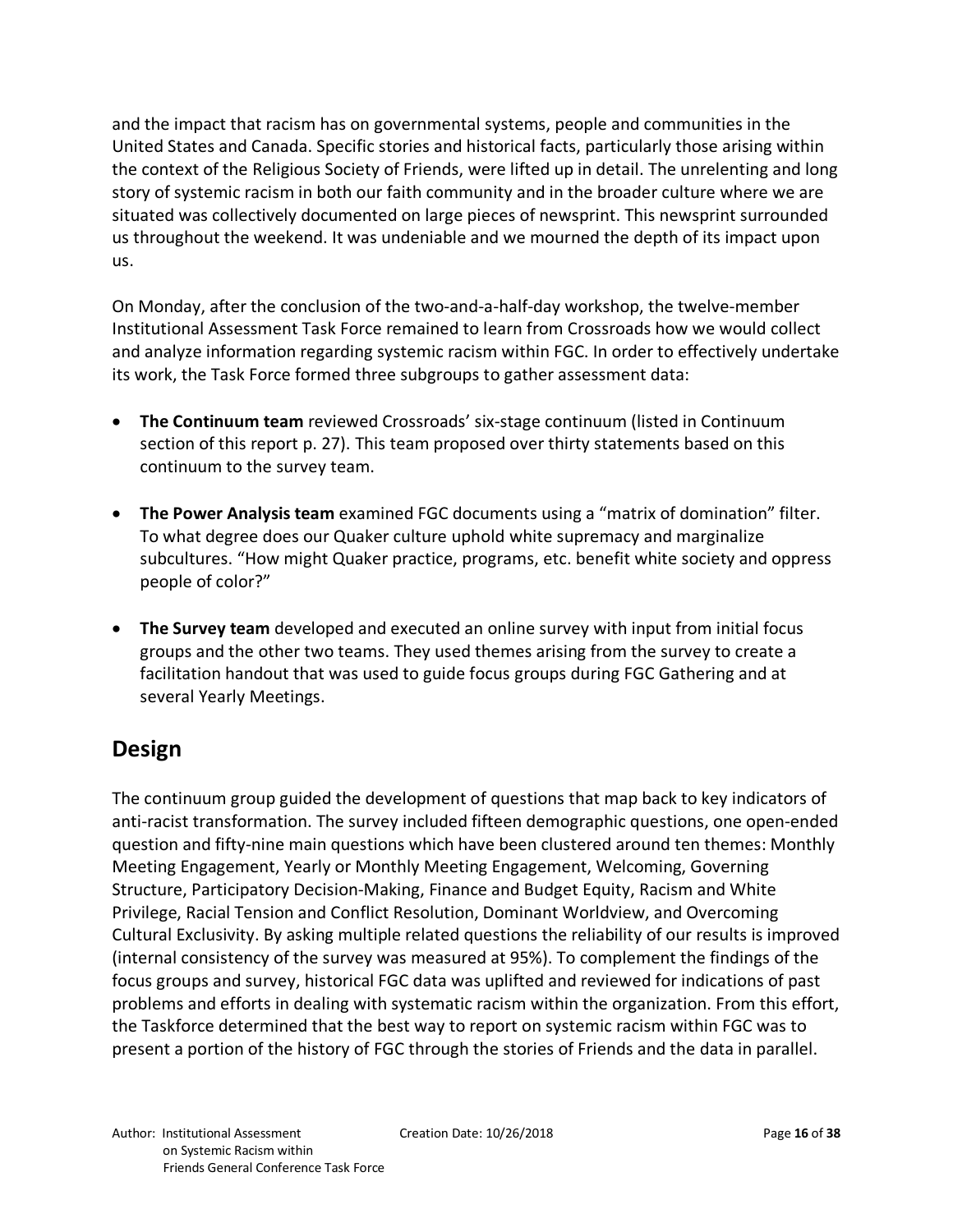## **Findings**

#### **Demographic History**

A statistical review of FGC demographics reveals a telling story. There have been sixteen General Secretaries since its founding around 1900, and all but one is of European descent. FGC has never had a Presiding Clerk of Color.

Beginning in 1900, FGC Gathering has met at twenty-seven different locations, some multiple times. Only five sites have a city-wide population of more than 15% people of African descent: Toledo, Ohio. Niagara Falls, New York, Kalamazoo, Michigan (twice) Oberlin, Ohio, Rochester, New York. Sixteen locations had over 80% population of white/European-American descent and eight of those locations were over 90% white/European-American.

Historically, the location most often used was Cape May (New Jersey) where the Gathering was held twenty-three times between 1916 and 1968. As mentioned previously in the Stories section of this report, Cape May, NJ was engaged in both de facto and overt racism.

Since 1989, among all the thirty-seven Clerks who have served FGC Central Committee, including as Presiding and Assistant Clerks, Recording Clerks, Treasurer and Assistant Treasurer, there has only been one Person of Color, who currently serves as Assistant Clerk.

Again, since 1989 there have been ninety-five Friends serving as FGC Committee Clerks. Three have been of African descent, one of Asian descent, and one identifying as Multi-racial. Therefore, a total of ninety of the nine-five Committee Clerks have been of white/European descent (a total of 95%).

Central Committee does not solely depend on Yearly Meeting Representatives appointed to Central Committee but has a system to draft additional Friends to serve referred to as "Coopted Members" of Central Committee. From 2001 to date, there have been 173 Friends coopted onto Central Committee, of whom thirteen have been People of Color (less than 8%).

Evidence of systemic racism can be seen in FGC's perpetuating a pattern of hiring People of Color only in lower level administrative positions rather than in professional positions with growth opportunities. There have been sixteen People of Color who have worked for FGC since 1950. Fourteen worked in administrative support positions, some full-time and other in parttime or seasonal work. One male Friend of Color worked as General Secretary full-time, one female Friend of Color is coordinator of two programs at 60% time. This position increases and decreases in work time as projects are funded and defunded. As is true for many families, inconsistent hours work only when there is another fully employed person in the household.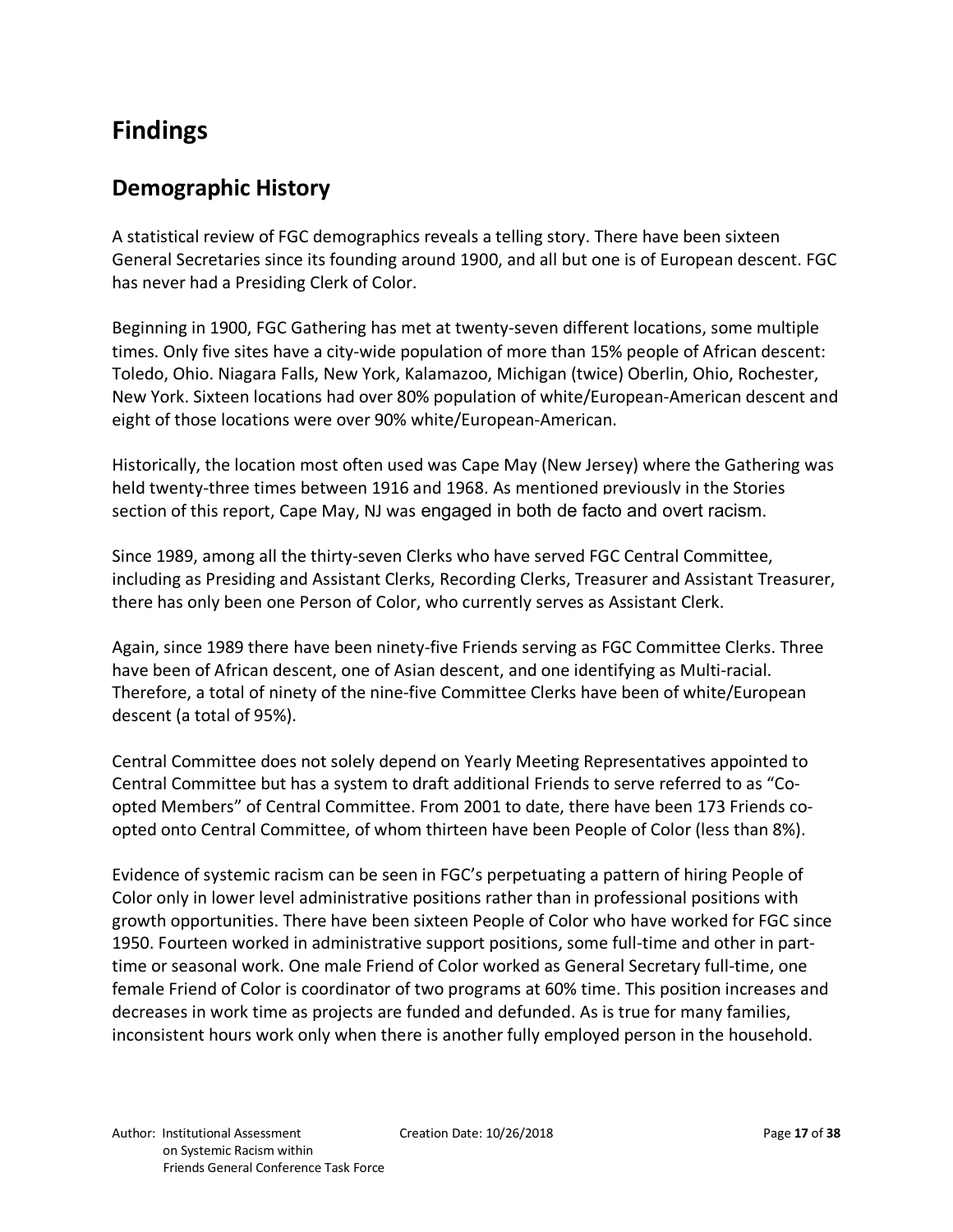### **Survey and Focus Groups**

Open between May 1 and July 31, 2018 the survey was distributed to all Yearly Meetings, Affiliated Monthly Meetings, Central Committee Members, Friends who signed the petition, and others. Questions were developed using the Crossroads document "Continuum on Becoming Antiracist Multicultural Institution". The continuum describes six stages of an organization from an exclusive segregated institution to a fully inclusive transformed institution in a transformed society. All but one question was sorted into ten indicators, each with a specific score. We used the score and other evidence to place the indicator on the Crossroads Continuum and identify FGC's progress toward becoming an Anti-Racism organization.

By its conclusion 1168 Friends had completed the survey. Of the Friends who chose to complete the demographic portion of the survey their racial background is as follows: 1124 (96%) Friends of European descent, forty-four Friends of African descent, eleven Friends of Asian descent, fifteen Friends of Latinx descent, twenty Friends of Native American descent. (Because Friends had the opportunity to choose multiple racial or ethnic categories or "other" the percentage of Friends of European descent is the most reliable number.)

In other descriptors, 621 Friends identified as female, 290 as male. Forty-three respondents identified as affiliated with the Adult Young Friends (AYF) community, 124 respondents as members of Friends for Lesbian Gay Bi-sexual Transgender and Queer Concerns (FLGBTQC), twenty-four respondents as Fellowship of Friends of African descent (FOFAD). Fifty-seven respondents are currently serving on Central Committee while 126 identified as previous members of Central Committee.

#### **Data Review**

The findings presented here come from the survey and are supported with statements from the seventeen focus groups, the survey comment section and, the collected stories listed in the front of this report.

The survey measures respondents' attitudes and opinions. Respondents are asked to rate their level of agreement or disagreement on each survey statement. Many statements were written from both a positive and a negative perspective.

Responses were encoded numerically on a 0-5 scale: *0 = "I don't know," 1=Strongly Disagree, 2=Disagree, 3=Neutral, 4=Agree, 5=Strongly Agree*. "I don't know" responses were removed to compute the average response.

This report uses the results of the survey in the aggregate. The complete data analysis can be found on the FGC website. It includes specific information and comparisons of the responses of subsets of demographics.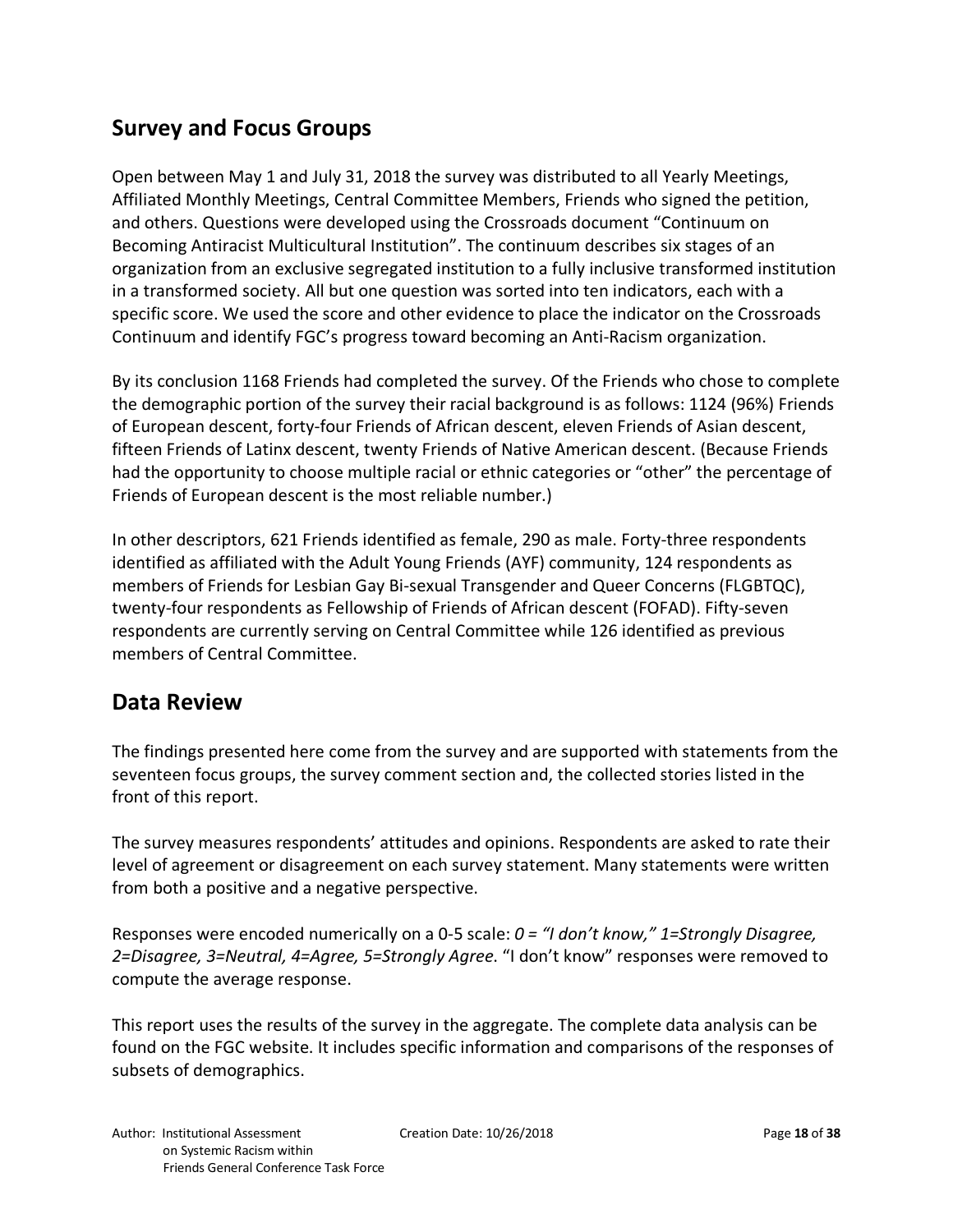#### **Theme 1: Monthly Meeting Engagement**

Nine survey statements are related to Monthly Meetings. The statement wording and the average rating for the respondents' level of agreement is reported.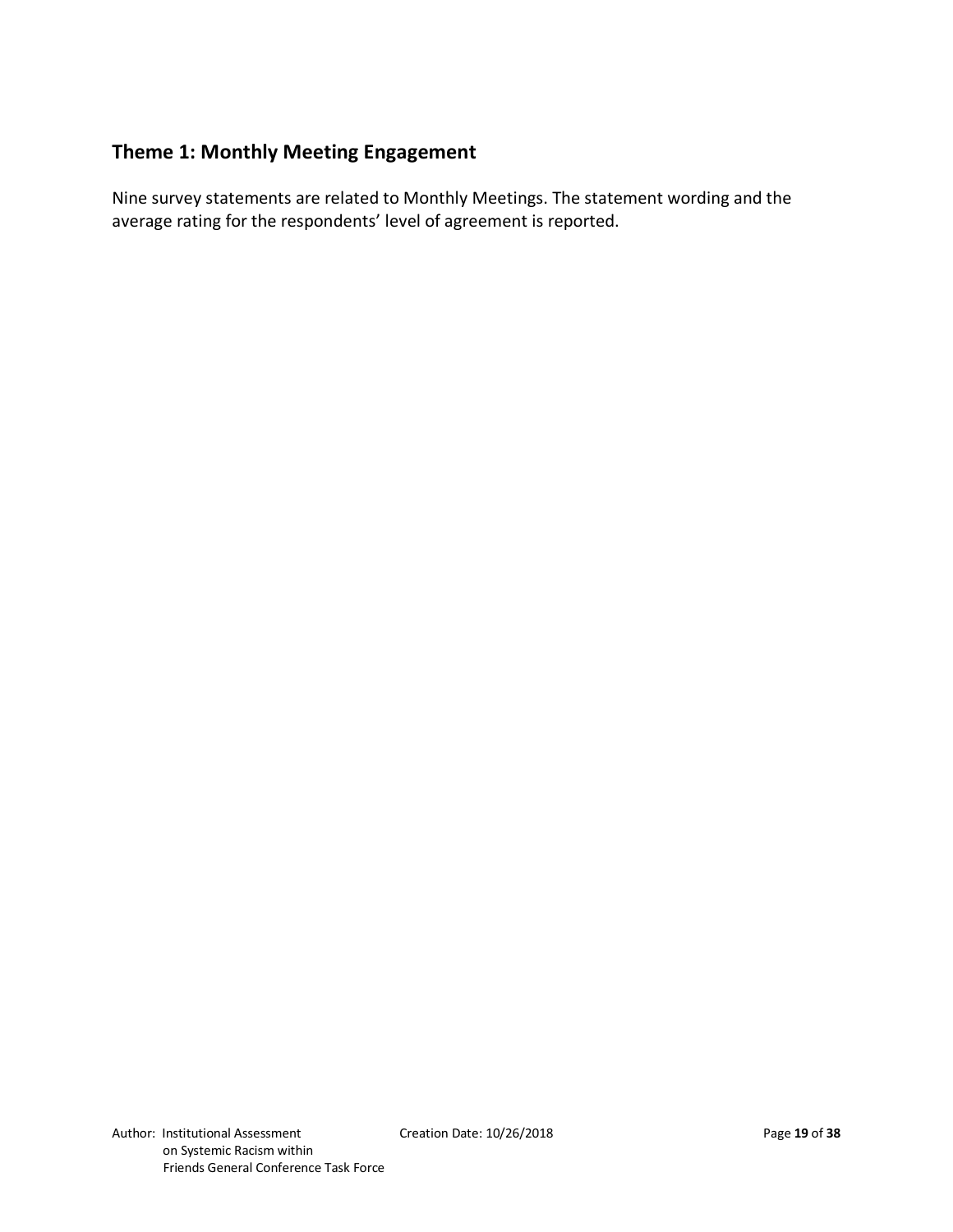| <b>Survey Statement</b>                                       | <b>Average Rating</b>   |
|---------------------------------------------------------------|-------------------------|
| My Monthly Meeting looks to FGC to provide resources to       | Disagree slightly (2.8) |
| engage in conversations around race and racism.               |                         |
| My Monthly Meeting actively seeks out partnerships with Black | Neither agree nor       |
| churches, mosques or other spiritual communities of color.    | disagree (3.0)          |
| My community is predominantly white and racism is not seen as | Disagree (2.4)          |
| a local issue.                                                |                         |
| Friends of Color in my Monthly Meeting have been or are       | Agree slightly (3.3)    |
| actively involved in national Quaker organizations.           |                         |
| My Monthly Meeting would like to know how to better           | Agree (4.1)             |
| welcome People of Color.                                      |                         |
| My Monthly Meeting takes on issues of concern to communities  | Agree (3.5)             |
| of color.                                                     |                         |
| In my Monthly Meeting the physical space, including pictures  | Agree (3.5)             |
| and bulletin boards, reflect white cultural norms.            |                         |
| There is evidence of structural racism in my Monthly Meeting. | Neither agree nor       |
|                                                               | disagree (3.1)          |
| When Friends make personal connections across race in their   | Agree (3.9)             |
| local community, Quakers are more likely to be seen as a      |                         |
| spiritual community to join.                                  |                         |

Respondents see some progress within their Monthly Meeting to engage in race and racial issues. Even though most Meetings are predominantly white, racism is seen as an issue to be addressed. Meetings are taking on issues of concern to people of color and respondents would like to know how to better welcome People of Color. However, the physical space itself reflects white cultural norms.

Statements from our focus groups and survey comments offer insights into things we know should change to be more welcoming but also into a lack of commitment to become an antiracist Meeting.

- "[Our] Meeting has become more racially diverse in the last fifteen years, but artwork in the Meeting House doesn't reflect a diverse community even though the surrounding community is racially diverse"
- "We are not really doing activities that attract non-white culture. Ex. How to engage People of Color at Jazz festival, planned a table, but no follow-through."
- "People of Color are welcome until they rock the boat"
- "…I have seen examples of unintended racism in my monthly meeting as well as considerable efforts to educate ourselves, make changes and work on structural racism in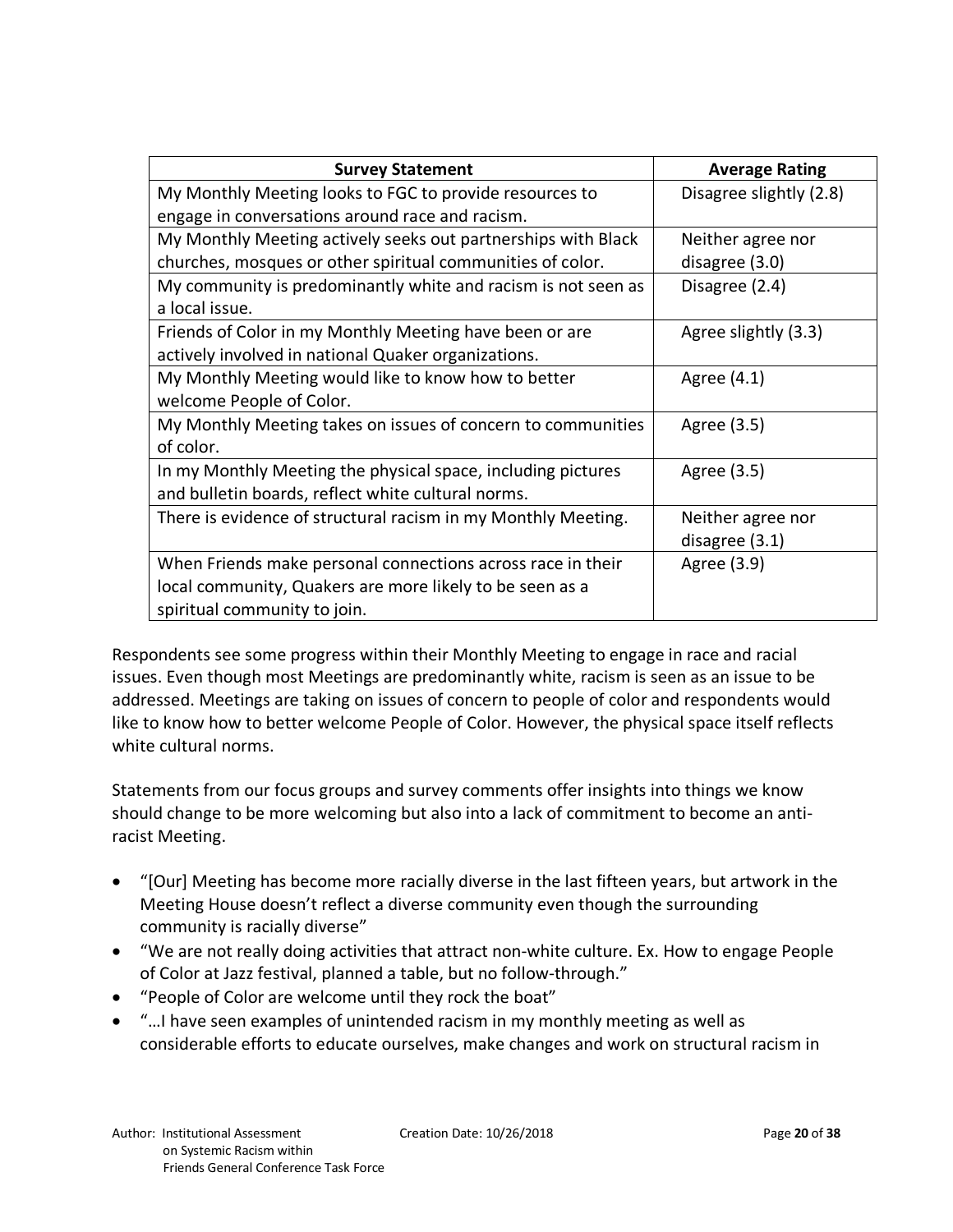the community. Working on our own structural racism is more challenging, though we are trying."

#### **Theme 2: Yearly or Monthly Meeting Engagement**

Two survey statements and one yes/no question relate to Yearly or Monthly Meetings. The statement wording and the average rating for the respondents' level of agreement is reported.

| My Yearly Meeting has ongoing discussions concerning racism.                                                                                                       | Agree (3.8)   |
|--------------------------------------------------------------------------------------------------------------------------------------------------------------------|---------------|
| FGC Friends need to recognize our own participation in systemic<br>racism and work to dismantle it in our Monthly and Yearly Meetings.                             | Agree (4.3)   |
| My Monthly and/or Yearly Meeting has approved a minute, epistle, or<br>formal public statement regarding racism, white supremacy, sanctuary<br>or a related topic. | Yes 66% (1.7) |

Respondents are in broad agreement that Friends need to recognize our own participation in systemic racism and work to dismantle it in our Monthly and Yearly Meetings. Yearly Meetings are engaging in ongoing discussions concerning racism, and many have approved a minute on the topic

Statements articulate and support the survey findings by requesting help from FGC for resources to work on addressing racism within Meetings.

- "Need program and instructional structure to help organize continuing opportunities to work on addressing racism".
- "Whites have to do some work. FGC has to give us some materials"
- "… I am on NEYM's active ad hoc work group Challenging White Supremacy and it seems to me that we should be better liaised with FGC efforts. Most of the answers I supply above come from reading about FGC and from a sense--justifiable or not--that the dynamics and culture of white supremacy evident in New England meetings and at Sessions must share common ground with FGC historical practice. It is a joyful thing--if desperately belated--that the Quaker world seems to be more seriously oriented than ever before toward examining our whiteness and altering (or at least "contemplating the need to alter") our structures, thinking and behaviors".

#### **Theme 3: Welcoming**

Six survey statements address progress toward being more Welcoming. The survey statement wording and the average rating for the respondents' level of agreement is reported.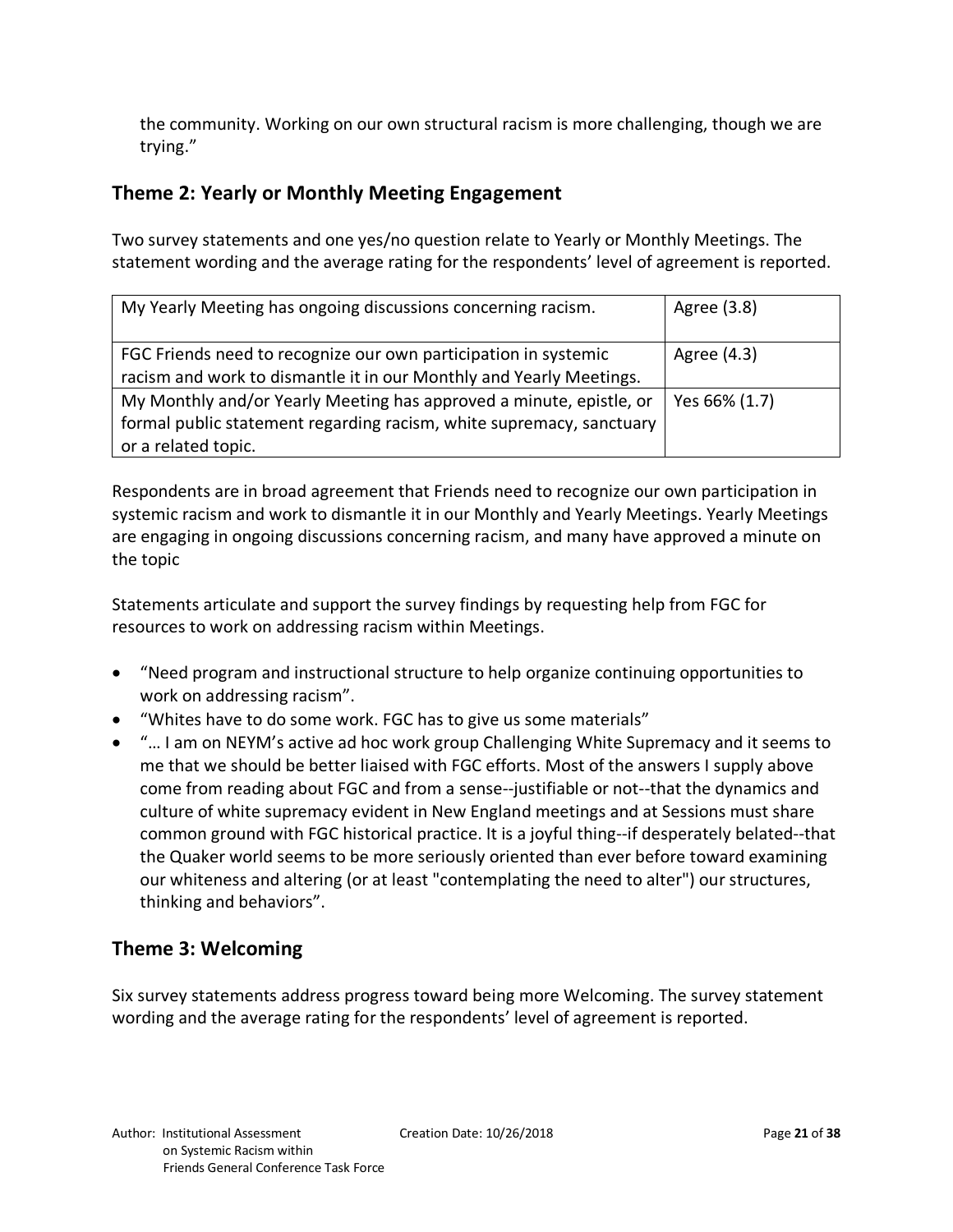| FGC's stated mission, values, purpose, and by-laws reflect a desire to  | Agree (3.6)          |
|-------------------------------------------------------------------------|----------------------|
| be a transformative anti-racist organization.                           |                      |
| FGC's doors are open to People of Color.                                | Agree (3.8)          |
| Within FGC needs of People of Color are considered when designing       | Agree slightly (3.3) |
| and/or implementing programs                                            |                      |
| FGC is exploring ways to allow all constituents to have equal access to | Agree (3.9)          |
| participation in FGC committees and events.                             |                      |
| FGC carries out intentional inclusiveness efforts to recruit People of  | Agree (3.7)          |
| Color.                                                                  |                      |
| People of Color (POC) who are successfully recruited to serve in FGC    | Agree (3.5)          |
| are readily welcomed.                                                   |                      |
|                                                                         |                      |

Respondents believe that FGC's doors are open to People of Color and that FGC is exploring ways to allow all constituents to have equal access to participation in FGC committees and events. Our mission and values statements show a welcoming intent. However, respondents are more neutral as to whether needs of People of Color are considered when designing and/or implementing programs. It is worth noting that many skipped these questions or said they did not know how to answer.

One statement beautifully describes the dilemma in which FGC has worked on issues of racism.

• "[Our] Focus has been on personal prejudice, a lot of time the work is to fix the day-to-day interactions, but statistically we see way less people of color in positions of power. We need to see this as a long-term systemic thing, and need to educate [ourselves] more about that... We can see how an interaction had personal prejudice, but hard to look at a body of people and tangibly see systemic racism".

#### **Theme 4: Governing Structure**

Four survey statements explored the transparency of FGC's governing structure. Transparency is one aspect of Euro-centric culture that serves to make access to organizations unavailable to People of Color.

| FGC's organizational structure is egalitarian and nonhierarchical.  | Disagree slightly (2.9) |
|---------------------------------------------------------------------|-------------------------|
| FGC's organizational structure is transparent and easily understood | Disagree (2.6)          |
| by constituents.                                                    |                         |
| FGC's governance structure may silence People of Color.             | Agree slightly (3.3)    |
| FGC's organizational structure is convoluted with only a few people | Neither agree nor       |
| who know how to get things done.                                    | disagree (3.2)          |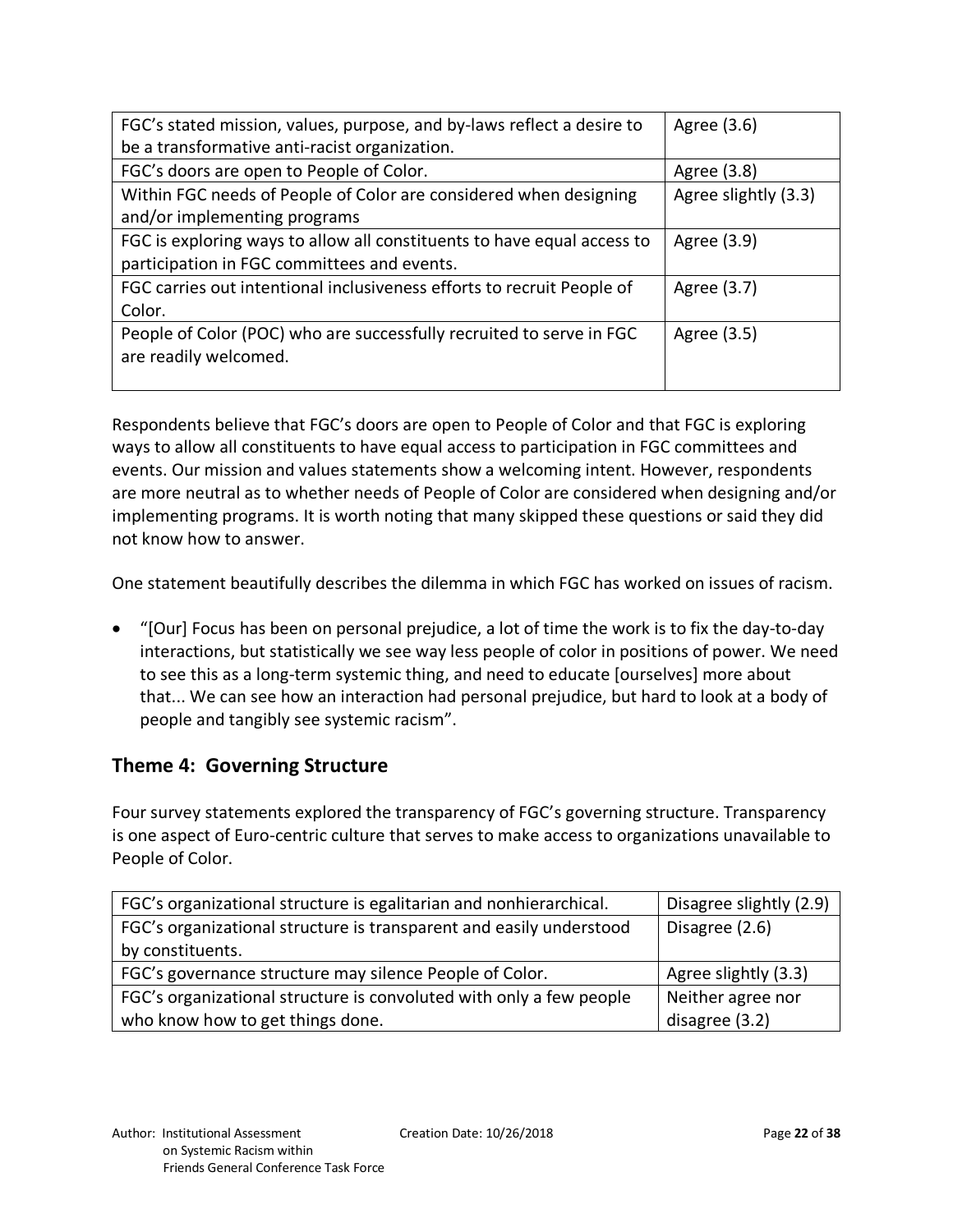Respondents were split as to whether FGC's organization structure lacks transparency. However, among those who would best be able to assess this, respondents who previously served on Central Committee were concerned about non-transparency in the governance structure.

At least one person in a focus group clearly recognizes problems in governance.

• "Secret unwritten rules are continually perpetuated"

Another person wrote in the comment section of the survey;

• "I've been to Central Committee and Long-Range Conference Planning Committee. My personal experience (as a European-descent white female) is that FGC and Central Committee is insular and self-perpetuating. I am not surprised that People of Color don't feel heard as I felt very much like an outsider the time I went. There was an insider language, culture, and structure that were not at all obvious or transparent. And a sense that if you are not one of the chosen few, your opinion doesn't really matter. I also think that for an organization that believes in the "sense of the Meeting," we don't apply that well to issues that affect the larger body (by having a small, select group make decisions). I'm not sure how to rectify that, but I would love to see us try. I love my faith and identity as a Quaker, but worry about our sustainability as an institution. I appreciate this survey and the work that is happening. I do think that we need to increase Friends' financial investment in FGC (including my own). I think it would increase ownership".

#### **Theme 5: Participatory Decision-Making**

Four statements address decision-making.

| Formal policies unintentionally maintain decision making by       | Agree (3.5)             |
|-------------------------------------------------------------------|-------------------------|
| people of European descent.                                       |                         |
| Quaker decision-making is clarified for new attenders at Meetings | Disagree slightly (2.8) |
| for Business.                                                     |                         |
| FGC's organizational decisions are made in open Quaker process    | Agree slightly (3.3)    |
| and discernment.                                                  |                         |
| FGC's decision-making process is transparent and easily           | Disagree slightly (2.7) |
| understood by constituents.                                       |                         |

Among those who answered, the majority found FGC's decision making to lack transparency. Respondents believe that decision making is not clarified for new attenders. FGC's decisionmaking process appears to be nontransparent to constituents. If our goal is to have greater participation in decision-making, transparency is a first step. Respondents believe that it is unintentional that formal policies are primarily made by Friends of European descent.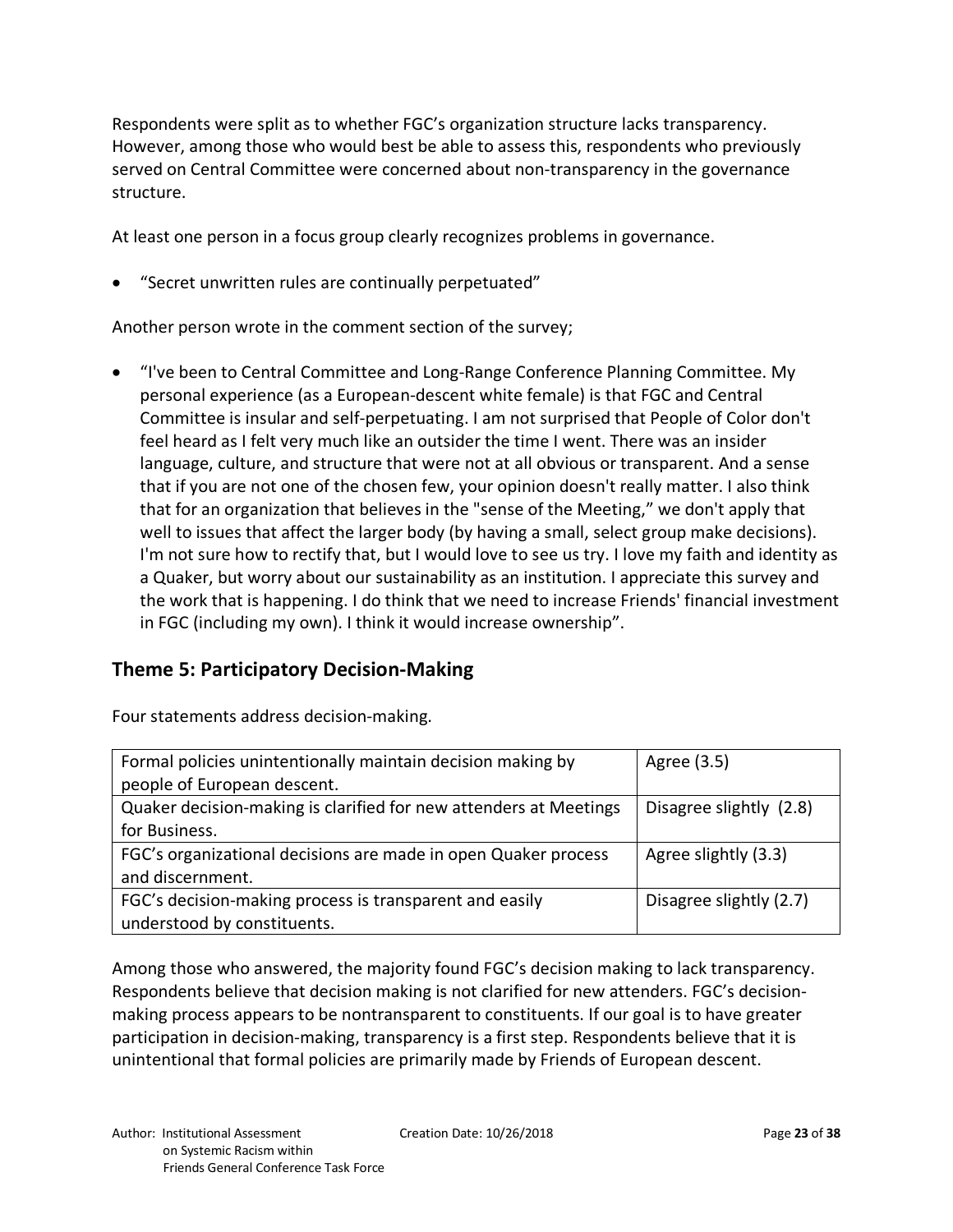- "Opacity of FGC structure makes it easier for people who know people to be involved in Central Committee."
- "Lack of acknowledgement of existence of power." (Focus Group p. 19)
- "Presence of decision-making structures are imbedded and not subject to change or shift".

Friends new to Central Committee do not know how to enter the system in a spirit of equality.

• "When the Quaker Basics DVD was released, the cover photo was of all white, mostly older members. This sends an active message of whiteness and ageism. When I pointed it out, I was thanked and told a new cover was being considered. It should have been a foregone conclusion to have made an inclusive cover".

#### **Theme 6: Finance and Budget Equity**

| The FGC budget is developed and controlled mostly by people of     | Agree (3.85)         |
|--------------------------------------------------------------------|----------------------|
| European descent.                                                  |                      |
| FGC structures its fundraising to give small donors a sense of     | Agree slightly (3.2) |
| ownership and a feeling of value.                                  |                      |
| FGC funds come from a limited source of selected foundations and a | Neither agree nor    |
| small number of very large donors.                                 | disagree (3.0)       |
| FGC's dependence on foundations and large donors perpetuates       | Neutral neither      |
| institutional racism.                                              | agree nor disagree   |
|                                                                    | (3.0)                |

Four survey statements explore finance and budget equity.

While most respondents did not know how to respond to statements about FGC's finance and budget, those who did respond believe that FGC's budget is developed and controlled mostly by people of European descent. Respondents were unsure if this has an impact on institutional racism. They also believed that donations primarily come from large donors and selected foundations. However, among those who currently serve on Finance and Development only 45% disagree or strongly disagree that donations primarily come from large donors and selected foundations (compared to 26% of others).

- "We have a reformist tendency…just reassigning some resources doesn't fix systemic problems. We need to eliminate artificial scarcity".
- "Unwilling to invest resources in advertising is used to limit who attends. This maintains community as it is".

Many Friends know FGC through their attendance at Gathering.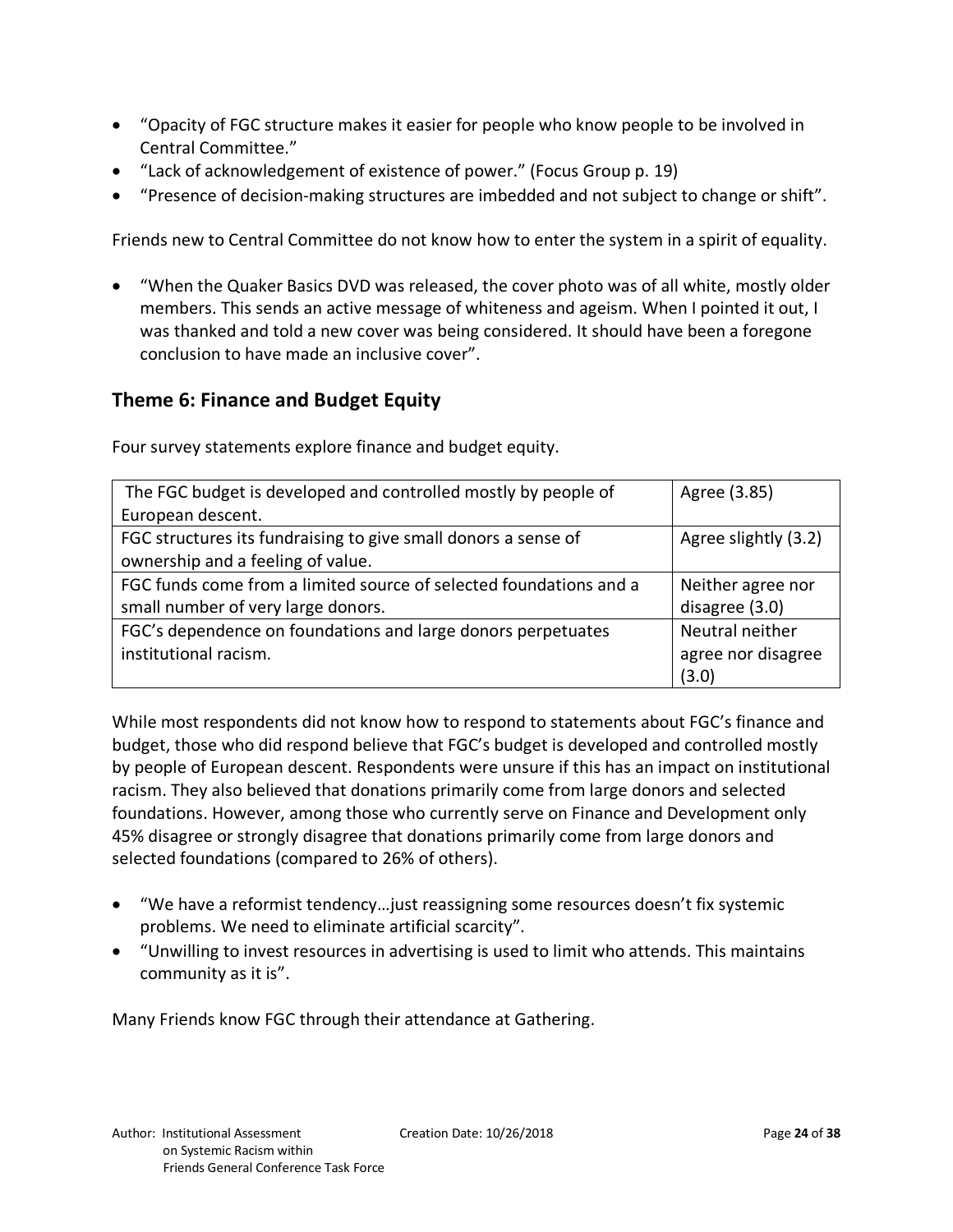• "I think that the current financial system whereby the Gathering is expected to pay for itself and that all raised funds go to other programs is a barrier to access in many ways. Directly, it means Gathering is expensive and therefore people of less means are less likely to be able to go. This disproportionately affects people of color, disabled people, working class people, and young people".

#### **Theme 7: Racism and White Privilege**

Six survey statements address racism and white privilege directly.

| FGC Quakers recognize white privilege and racism embedded in our         | Agree (3.5)       |
|--------------------------------------------------------------------------|-------------------|
| midst.                                                                   |                   |
| FGC Quakers see themselves as a "non-racist" institution.                | Agree (3.8)       |
| FGC Quakers see themselves as an "anti-racist" institution.              | Agree (3.6)       |
| FGC lives up to its stated mission to "fully value and encompass the     | Neither agree nor |
| blessed diversity of our human family."                                  | disagree (3.1)    |
| FGC, as an organization, is unaware of continuing patterns of privilege, | Neither agree nor |
| paternalism and control.                                                 | disagree (3.1)    |
| Quakers find it difficult to name racism among ourselves.                | Agree (3.8)       |

Results suggest that respondents think FGC sees itself both a "non-racist" and an "anti-racist" institution. However, respondents fall short of naming racism among ourselves and are neutral as to whether we live up to our stated mission to "value and encompass the blessed diversity."

- "We have trouble hearing those who are not middle class or educated, but those voices may get us back to a sense of who we are…"
- "First you have to name it…then have to be deliberate about ways to not marginalize people who do not behave by those criteria…will require giving up power you didn't realize you had in the first place. Have to decide you want to do it. It has to be a priority".

#### **Theme 8: Racial Tension and Conflict Resolution**

Nine survey statements address this theme.

| At FGC, conflict is embraced as an opportunity for learning and        | Neither agree nor    |
|------------------------------------------------------------------------|----------------------|
| growth.                                                                | disagree (3.1)       |
| Multi-cultural and racial tensions remain unresolved in an FGC culture | Agree (3.6)          |
| of conflict avoidance.                                                 |                      |
| Friends of Color are not listened to until they organize together with | Neither agree nor    |
| one voice.                                                             | disagree (3.0)       |
| People who are new to Central Committee have very little power.        | Agree slightly (3.2) |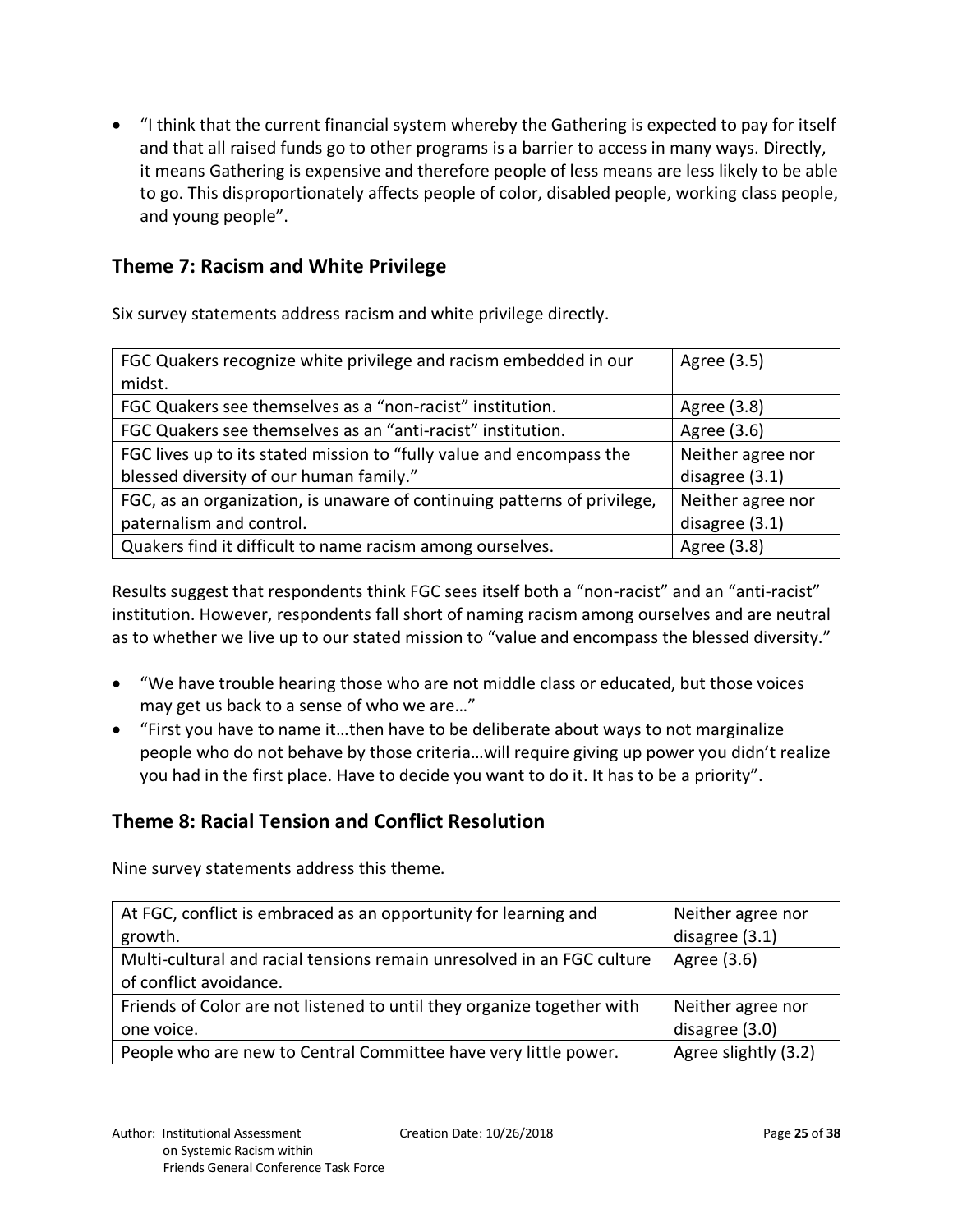| It takes a long time for Friends of Color's gifts and experiences to be  | Agree slightly (3.3) |
|--------------------------------------------------------------------------|----------------------|
| recognized and used by the organization.                                 |                      |
| For an individual Person of Color to be heard they must exhibit an       | Agree slightly (3.3) |
| extraordinary level of resolve.                                          |                      |
| People who raise issues that make others uncomfortable are               | Agree slightly (3.3) |
| considered troublemakers.                                                |                      |
| Diversity training tends to address implicit bias and individual acts of | Agree (3.6)          |
| racism rather than systemic racism                                       |                      |
| Even Quakers who are working to root out their own racism may not        | Agree (4.0)          |
| be aware of FGC's systemic racism.                                       |                      |

Results suggest that Friends recognize that unresolved racial tension persists. Friends of Color may not feel heard, and those who speak up may be treated as troublemakers. Systemic racism may not have been addressed with prior diversity trainings. Friends agree that even Quakers who are working to root out their own racism may not be aware of FGC's systemic racism.

- "I find myself conflicted. I would be glad to see more Friends of Color employed by FGC and active on Central Committee. And, I think the current involvement is at least commensurate with the population we serve. It is a fact that Friends of Color are a very low percentage of regular attenders in FGC-affiliated monthly meetings in the USA and Canada. That may well be an indication of a different problem. I don't see how having more Friends of Color on the staff would impact that situation".
- "I pray for FGC's success in fully implementing the multicultural institutional audit, and then in fully engaging the organization and the constituent yearly meetings, monthly meetings and members in the process of putting the recommendations and insights of the audit into action… I am very grateful that the site location committee composition has changed, and that site selection now includes strong consideration of the comfort and safety of Friends of Color. I heard that some volunteers helping to organize the Gathering have received negative feedback from white Friends about the UT campus location this year, but that Friends of Color find it a better location for their needs than some past locations. I hope that FGC will more widely share information about all the factors considered in site location for the Gathering, and the balancing of needs that goes into the choice. White Friends need to take the needs of Friends of Color into consideration".
- "I have felt that additional training is necessary for the Junior Gathering Staff and maybe the whole body on how to do the work we need to do on our childhood misinformation about racism so that people don't just hush or paternalistically teach our young people but can be of genuine help to them in understanding racism and internalized racism. I feel we give them little help as evidenced by an incident in junior gathering where a 6-year-old white boy and a boy of color got into a fight over some toy and the white boy called the boy of color the n-word. Staff and then parents swooped in to shush the white boy and make him apologize leaving the boy of color by himself. It seems we helped neither child".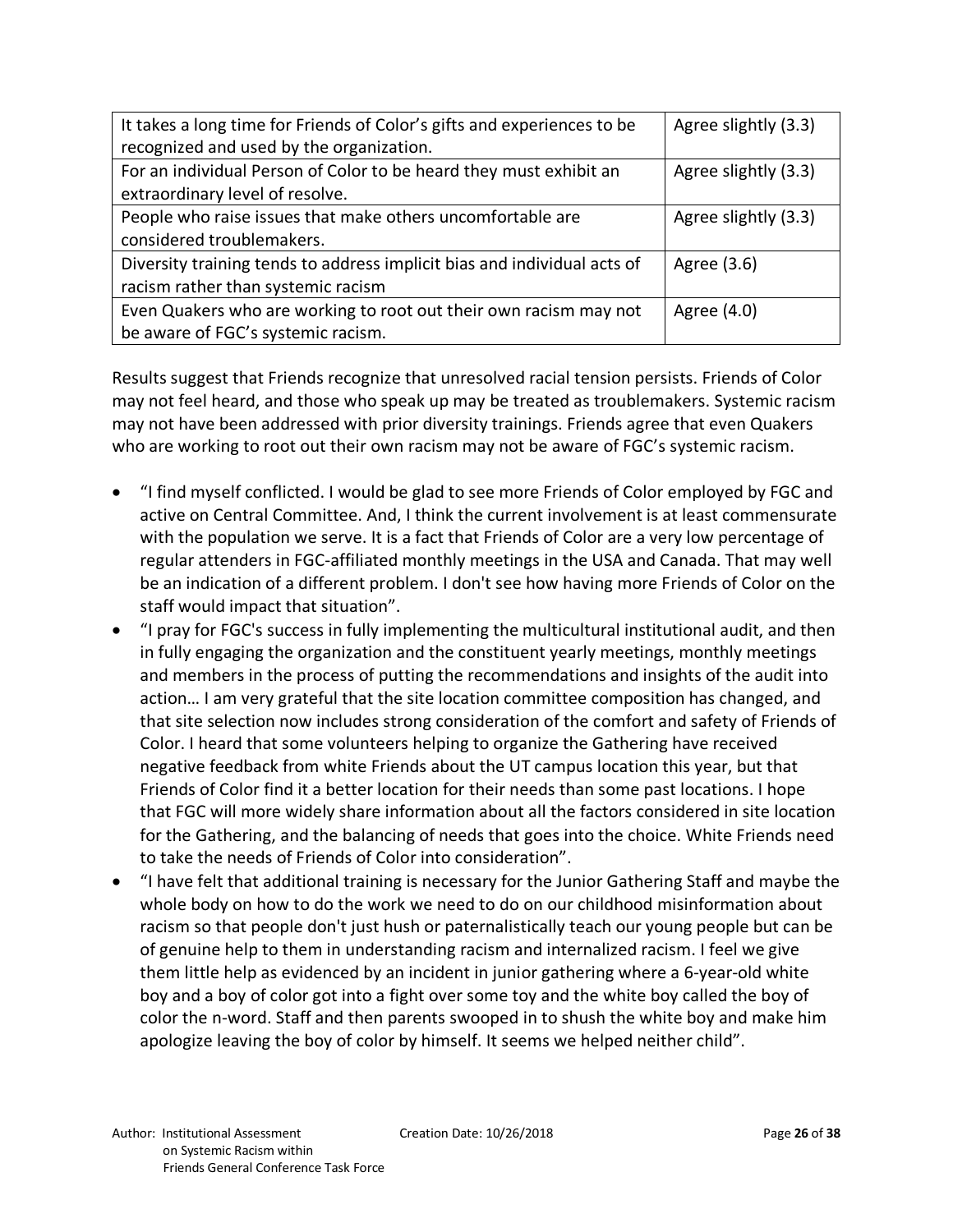#### **Theme 9: Dominant Worldview**

Six survey statements are directed toward this theme.

| Quaker traditions predominantly reflect white culture.                   | Agree (4.0)       |
|--------------------------------------------------------------------------|-------------------|
| FGC operates out of a dominant worldview that includes individual        | Neither agree nor |
| competition.                                                             | disagree (3.0)    |
| FGC harbors the perception that resources are scarce.                    | Agree (3.6)       |
| FGC's decision-making employs "either / or thinking."                    | Neither agree nor |
|                                                                          | disagree (3.0)    |
| Historically, FGC has primarily been accountable to people of European   | Agree (4.1)       |
| descent on board and staff.                                              |                   |
| Currently, FGC is primarily accountable to people of European descent on | Agree (3.6)       |
| board and staff.                                                         |                   |

Despite wanting to claim the "non-racist"" and "anti-racist" moniker as described on the Crossroads continuum, there are a number of responses that suggest a lack of progress toward anti-racist transformation. Respondents believe that FGC operates assuming a scarcity of resources, using either/or thinking, and encouraging individual competition. Respondents believe that FGC is primarily accountable to people of European descent on board and staff. These traits are indicative of maintaining a so-called "dominant worldview."

- "I believe there are many European-descent Quakers who believe themselves to not be racist, but who have refused to look deeply into the nature of implicit bias, institutional racism or any of the manifestations of these deeply embedded systems, thinking that a good heart is sufficient. I was among these until relatively recently, and the learning curve is steep."
- "I'm thinking of the responsibility to be the person who says 'wait a minute…I don't think we listened well to what this person shared."
- "[I'm] aware of the impact when we hear "that People of Color are not already Quakers [which] makes People of Color invisible".
- "I learned numbers at Gathering were down because Toledo was risky. My husband is a doctor and can't always travel with us so, I travel away from home [to Quaker events] with my kids where we are not close to safe. It hurts my feelings that we Friends of Color are not important enough for white Friends to be reciprocal. There are truly dangerous places in this country but Toledo is not one of them."

#### **Theme 10: Overcoming Cultural Exclusivity**

Seven questions addressed this theme.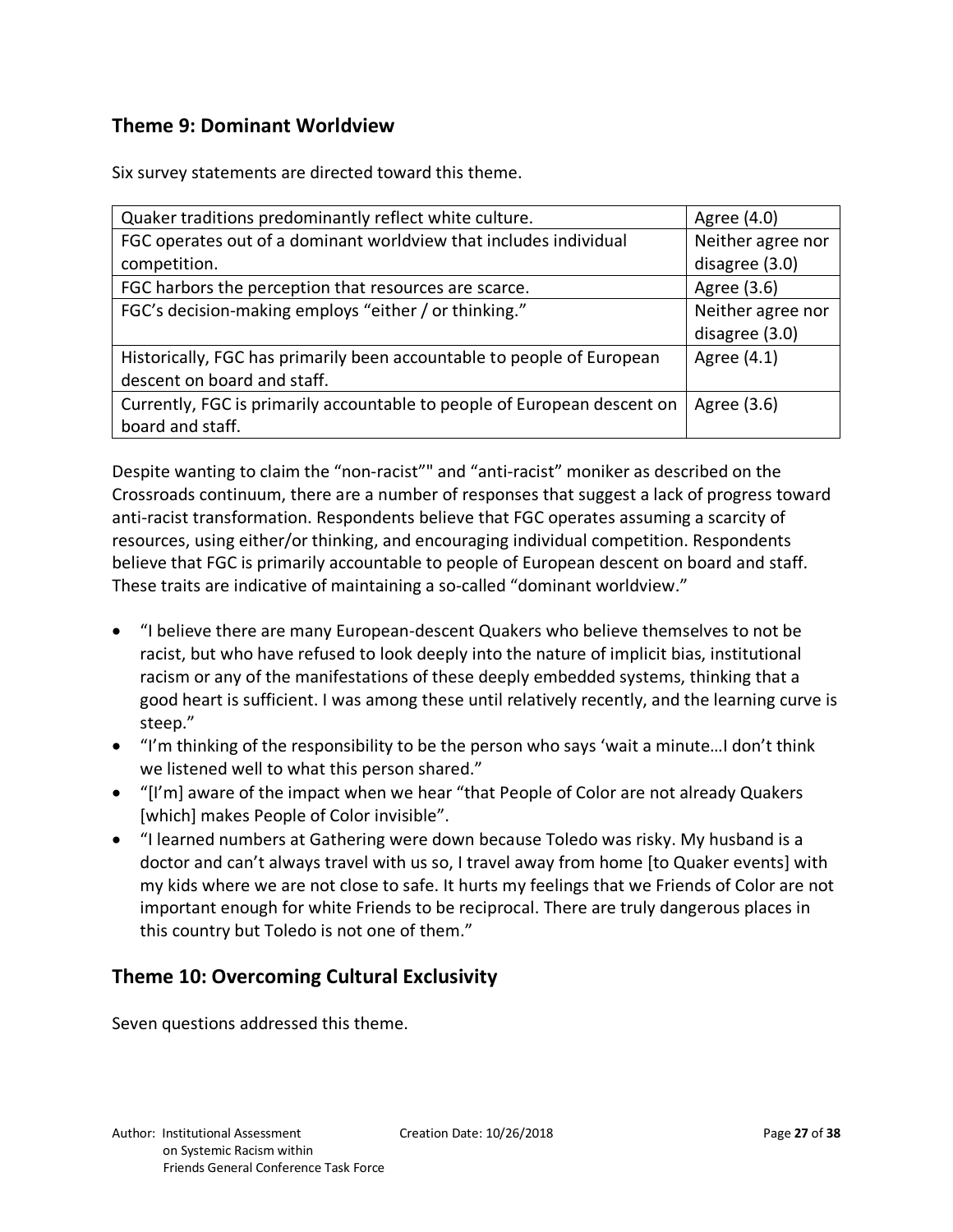| The insular nature of our nominating process may exclude Friends of    | Agree (3.5)       |
|------------------------------------------------------------------------|-------------------|
| Color.                                                                 |                   |
| FGC programs reflect a predominantly white culture.                    | Agree (3.7)       |
| Program success is measured, in part, by the number of participants of | Agree (3.4)       |
| color in attendance but not the quality of their experience.           |                   |
| FGC intends to provide programs that are inclusive but with little     | Agree (3.4)       |
| success.                                                               |                   |
| FGC programs are delivered in a way that demonstrates a lack of        | Neither agree nor |
| sensitivity to and knowledge of People of Color culture(s).            | disagree $(3.1)$  |
| Friends of Color who are successfully recruited to serve in FGC are    | Agree (3.6)       |
| known by someone who already serves on Central Committee.              |                   |
| It is difficult to be full-time employed and volunteer to serve FGC at | Agree (3.9)       |
| the level expected.                                                    |                   |

A majority of respondents held concerns about the exclusivity of FGC Quaker culture. Respondents believe that programs are delivered in a way that reflects white culture. Respondents show concern that the insular nature of FGC's nominating process may exclude Friends of Color. Respondents agree that it is difficult to be full-time employed and volunteer to serve FGC at the level expected. (This is a challenge for all who might serve FGC but may be a greater challenge for People of Color who statistically have less discretionary income and Adult Young Friends who are establishing themselves in the world).

- "The struggle to figure out how to have organizational culture that doesn't privilege the dominate culture is a serious challenge. What are the assumptions we [European Americans] don't even realize?"
- "Hard to find a place where white privilege is not dominant."
- "When white people are in charge they miss [a lot]."
- "Whose safety are we prioritizing?"
- "Friends of Color are never safe."

Finally, there is one statement on the survey that does not fit under any of these themes. "As an FGC Quaker, I turn to FGC for guidance regarding racism discussions". Responses included 374 who disagreed or strongly disagreed, followed by 364 who agreed or strongly agreed, and 362 who were neutral. This statement may serve, over time, as a "bellwether" to track FGC's progress toward becoming a model of anti-racist transformation to our constituents.

# **The Continuum Explained**

The Crossroads tool, "Continuum on Becoming an Anti-racist Multicultural Institution", provides a basis for locating an organization's progress through six typical stages of growth:

1. Exclusive, A Segregated Institution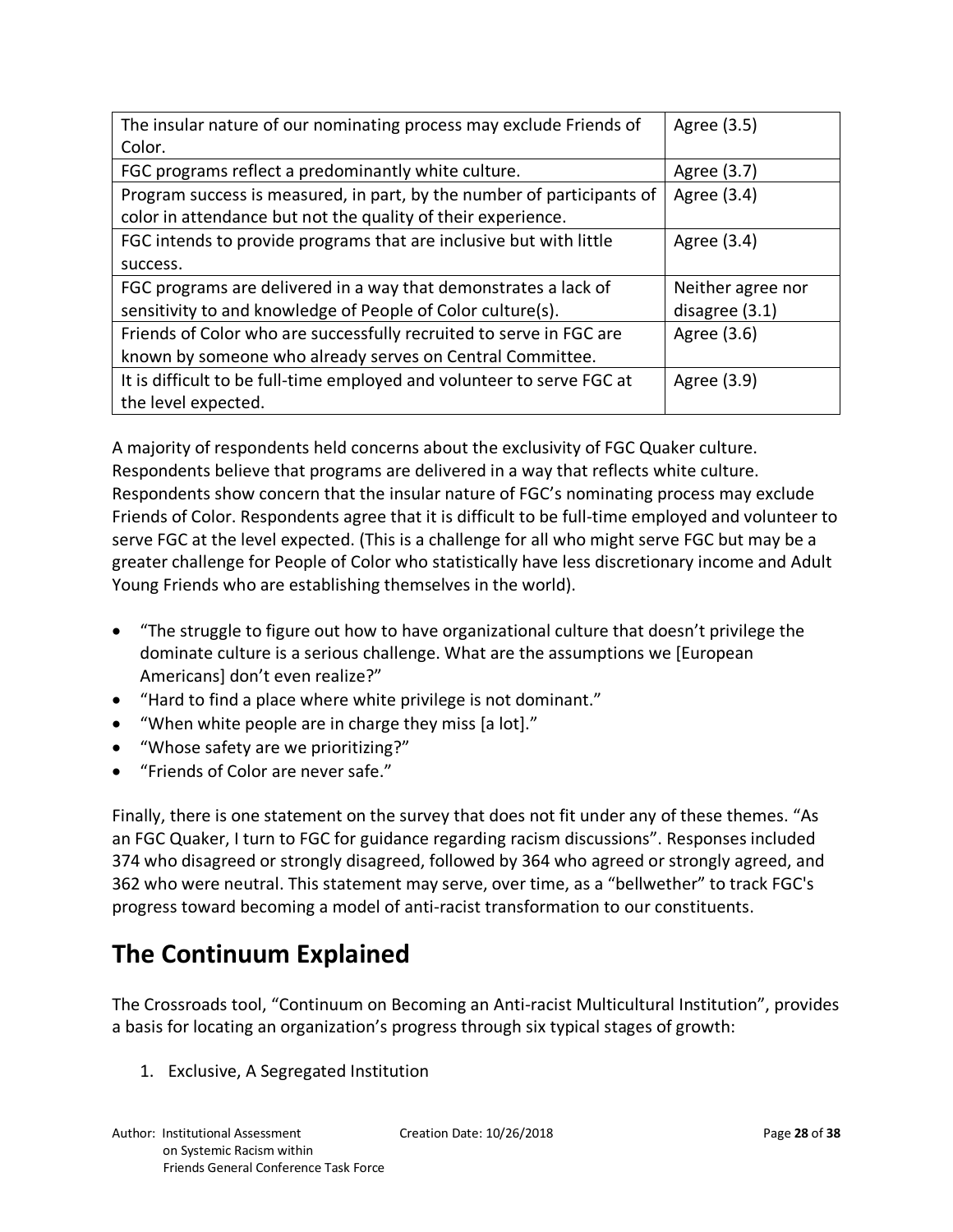- 2. Passive, A 'Club' Institution
- 3. Symbolic Change, A Multicultural Institution
- 4. Identity Change, An Antiracist Institution
- 5. Structural Change, A transforming Institution
- 6. Fully Inclusive, A Transformed Institution in a Transformed Society.

Using the Continuum and two Crossroads documents that identify institutional values as described in the article "White Supremacy Culture", members of the Task Force developed questions for the survey (Okun, n.d.). After the survey was closed the Task Force reviewed all data and together discussed and agreed upon the location of each survey statement on the continuum. During the discussion of each survey statement, they looked to both the demographic information and stories that could support or contradict the survey score.

As they discussed each individual score, Task Force members observed some high scores on the survey were not supported by demographic data or the lived stories of Friends of Color. Thus, many survey statements that Friends believe to be true are contradicted by other evidence. From this examination they assigned each survey statement to a stage of organizational growth. FGC descriptors thus assigned fall into four of the six possible stages with the center of the distribution at Stage 2: Passive Institution.





# **Summary of Findings**

While analyzing the survey data, focus group transcripts and the experiences of Friends of Color in FGC, we found that while FGC seeks to welcome People of Color to the Religious Society of Friends, the depth of tension and experience of racism faced by Friends of Color has never been fully heard nor understood by white/European-American Friends. Conflict avoidance has ruled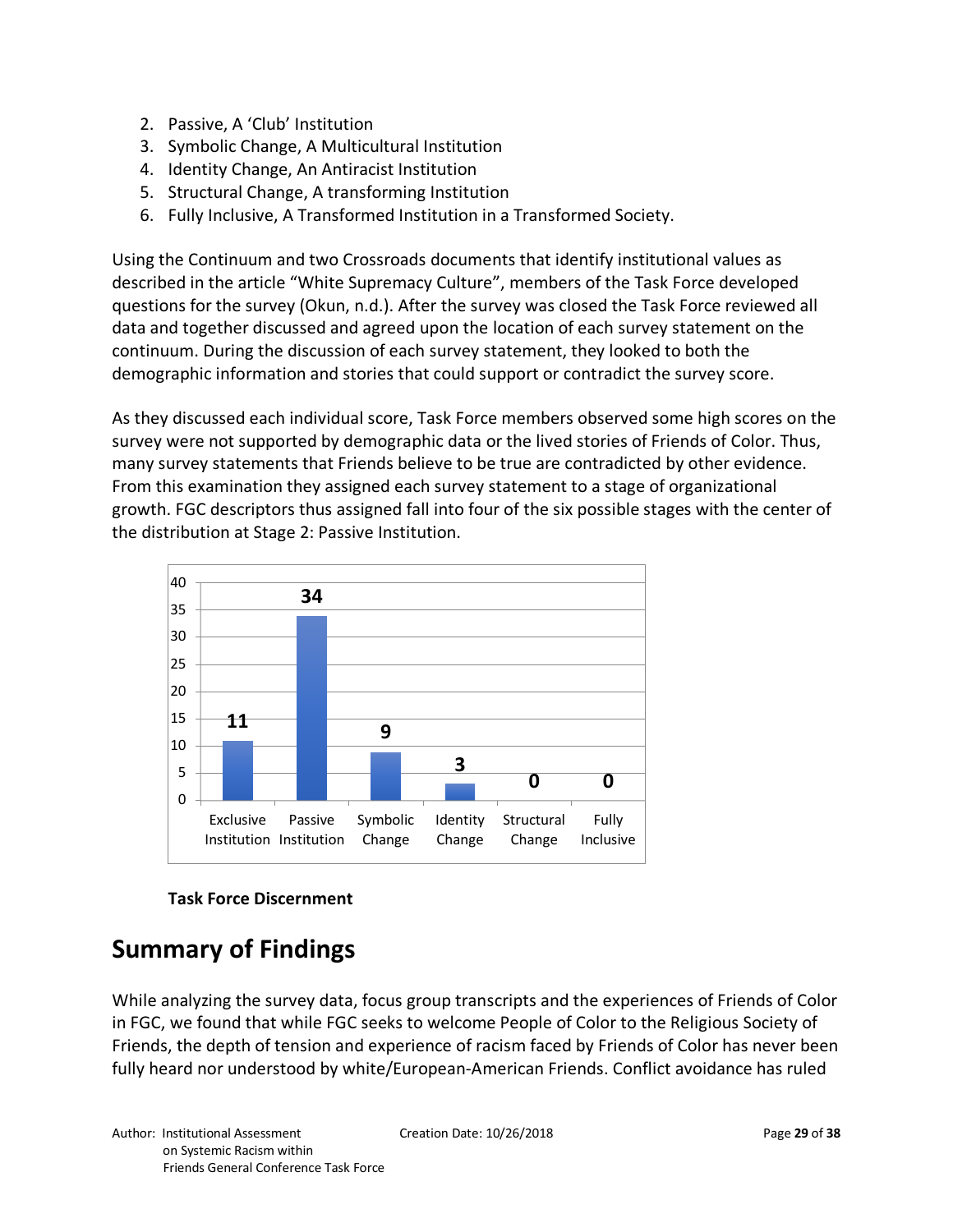the day. Whistle blowers have often been deemed troublemakers and have been sidelined or simply have chosen to leave our blessed community with no resolution to the conflicts that have arisen.

When surveyed Friends describe themselves as non-racists and even as anti-racists. White/European-American Friends will say that "we don't see a problem". Our Monthly and Yearly Meetings have written minutes, epistles, and public statements regarding racism, white supremacy, and related topics in the world at large. We offer workshops on racism and white supremacy. However, white/European-American Friends often fail to see or credit the overwhelming evidence that Friends of Color have not felt at peace at our Gatherings or that the words and actions of white/European-American Friends continue to perpetrate violence against Friends of Color.

Survey respondents report that many Quaker traditions reflect and/or are rooted solely within white/European-American culture. Our board and staff are primarily accountable to people of European descent. Our meeting walls do not reflect a diverse, blessed community. Our nominating process tends to reinforce the status quo. The projects and services to which we commit our funds do not typically address racism. In light of what we in fact do, how can we, in all truth, name ourselves as anti-racists? What evidence is there for making this aspiration our lived reality?

What is the status quo? In their survey responses, many Friends reported that they perceive FGC's governing structure as non-egalitarian, non-transparent, and hierarchical. Friends on Central Committee admit there are only a few people who know how to get things done. Decisions within FGC are most often made by Friends of European descent. Our decisionmaking process tends toward secrecy rather than transparency. These traits describe a club-like institution that is passive about its role in anti-racist work.

It's time for real change. It's time to look into the mirror and see ourselves clearly. We must act now. It's time we truly transform ourselves, to model what it means to work toward an antiracist society by transforming what FGC does, how we do it and who is included in the process. The Spirit is calling Friends to do this work. Will we answer this time? Are you with us on this journey?

## **Recommendations**

Our recommendations are arranged in three sections: Two minutes that were presented for Central Committee's approval at its October 2018 meeting; requests regarding the organizational structure for Friends engaged in that discernment; advice for the proposed Antiracist Transformation Implementation Group describing ways forward to becoming an antiracist organization.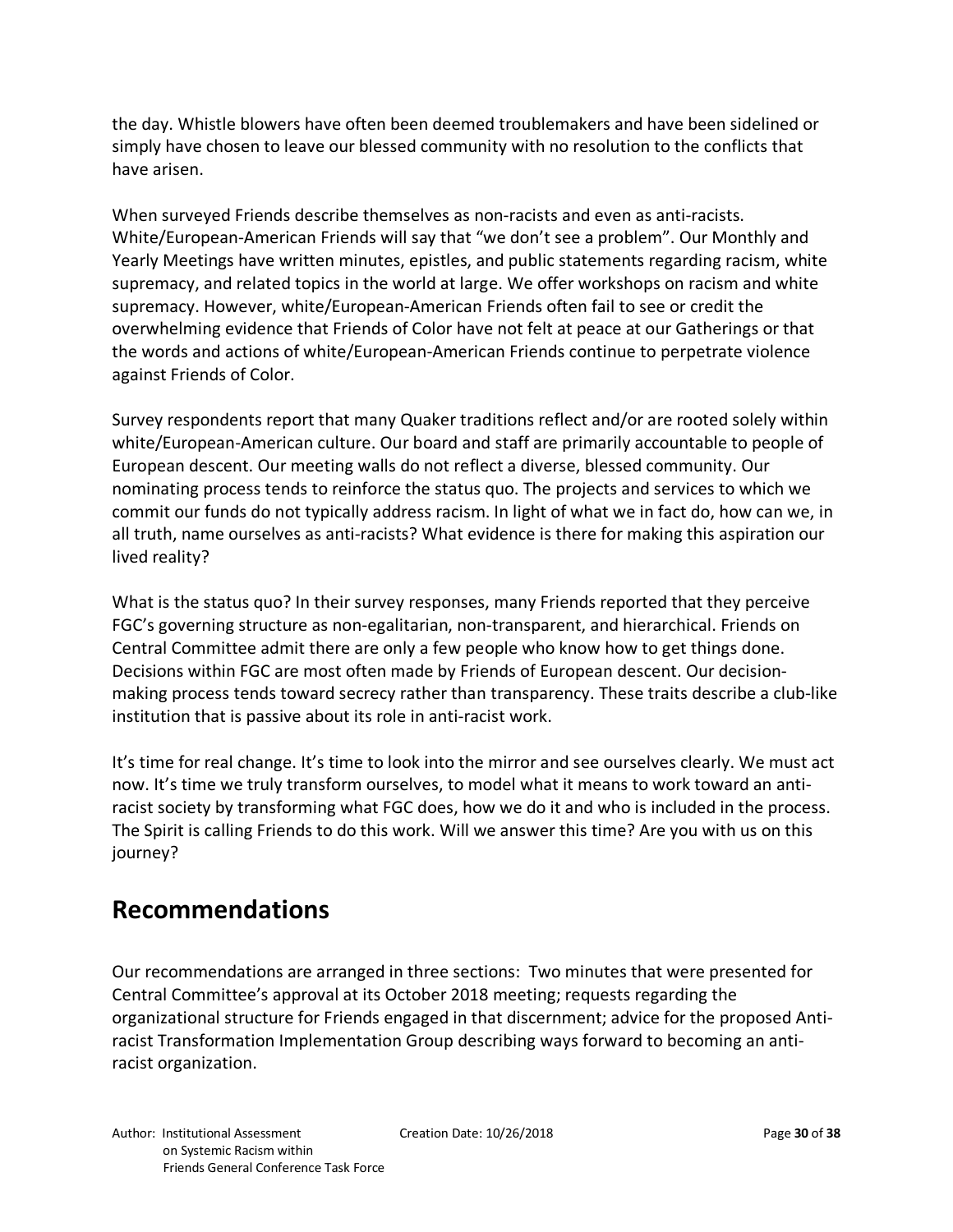#### **I. Central Committee Minutes**

#### A. Minute 1 – as approved on October 28, 2018

Central Committee resolves that in all FGC decision-making processes during FY 2019, each body shall answer the following query with respect to each decision, "How does this decision support FGC in its goal to transform into an actively anti-racist faith community?"

#### B. Minute 2 – as approved on October 28, 2018

Central Committee approves the establishment of a group to implement the work of the Institutional Assessment on Systemic Racism within Friends General Conference. Its charge shall be to guide the transformation of Friends General Conference into an anti-racist organization.

Consistent with the decision of Central Committee in 2017 to prioritize the work of anti-racism, FGC commits to work to eliminate white supremacy within the Religious Society of Friends and model anti-racism, as we support the work of the implementation group.

Central Committee authorizes the Institutional Assessment Working Group (IAWG) to serve as a naming committee to bring forward the names of eight Friends to serve on this implementation group. The names for the implementation group shall be brought forward for approval to Executive Committee at its winter 2019 meeting. The individuals to be recommended shall constitute at least 50 percent Friends of Color and consideration shall be given to include Young Adult Friends and broad geographic representation.

The implementation Group will use the information and recommendations from the Institutional Assessment on Systemic Racism within Friends General Conference 2018 report to begin their work and its work shall not be limited to the scope of the report and its recommendations. The implementation group shall be accountable to Central Committee and will report its progress to each Executive Committee Meeting and annually to Central Committee. Central Committee authorizes the IAWG to propose an appropriate budget to support the work of the implementation group and authorizes the Executive Committee to approve that budget at its winter 2019 meeting.

#### **II. Organizational Structure**

The following recommendations address questions relating to Organizational Structure and shall therefore be forwarded to FGC Central Committee and Executive Committee for their further consideration.

I. Change the governance of FGC to be more multi-racial and multi-cultural, inclusive, nonhierarchical, egalitarian, efficient, anti-racist and possibly smaller.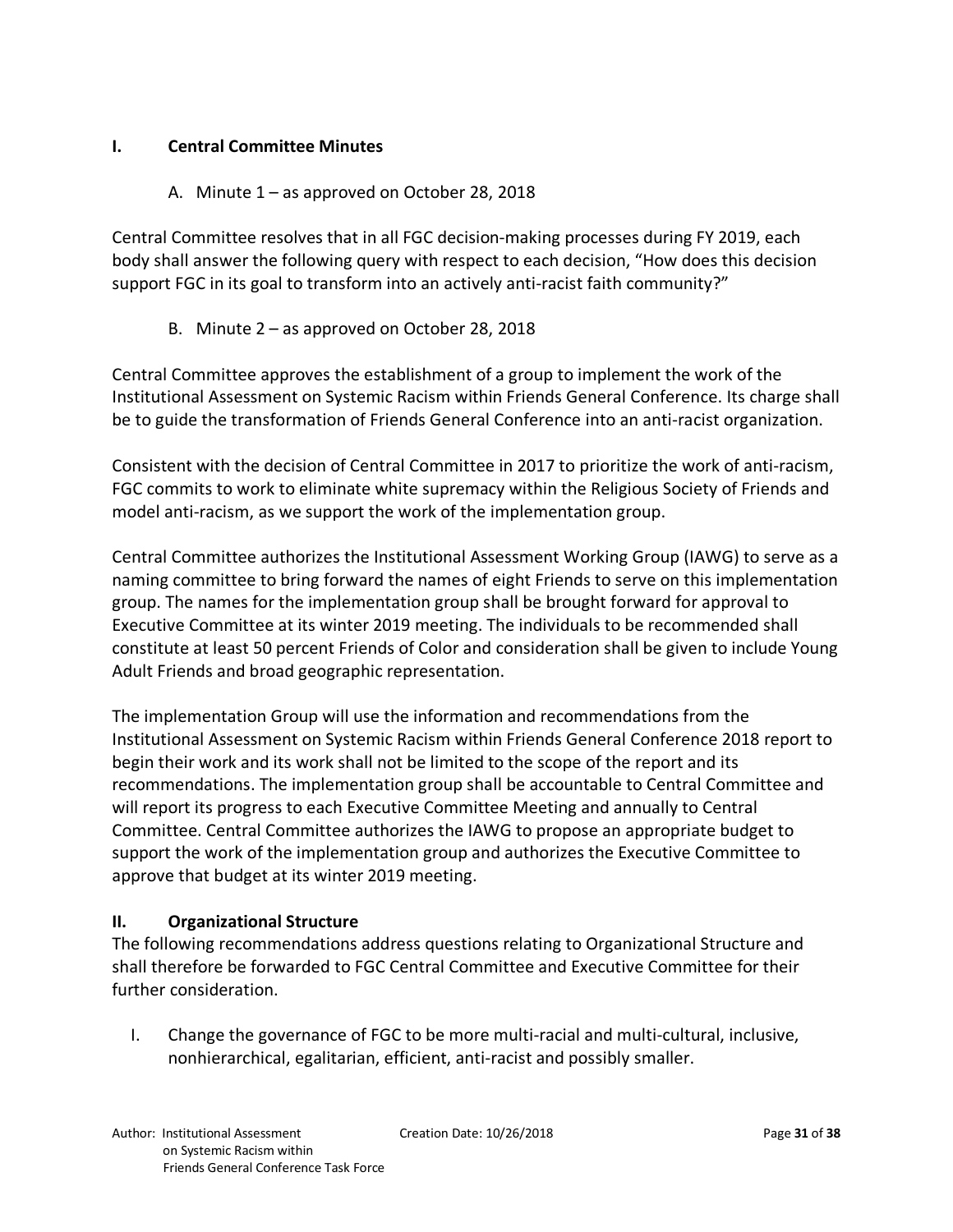- a. Assure the efforts of other working groups whose charge is to consider changes in FGC organizational structure and culture includes the goal of becoming an anti-racist organization.
- b. Develop a structure that allows us to more fully receive the spiritual gifts of Friends of Color and Young Adult Friends in all of FGC functions.
- c. Create a functioning and standardized communication mechanism with YM and co-opted representatives to Central Committee.
- d. Develop a comprehensive communication strategy specifically for further inclusion of Friends of Color and Adult Young Friends including with regard to the use of technology.
- e. Make the governing body more racially, culturally and age diverse, and consider making it smaller.
- f. Improved orientation for those serving on the governing body.
	- i. Use the Diversity Committee's resources to assure understanding of systemic racism and structural racism within the organization.
	- ii. Provide training to all (old and new) Central Committee members in the body's decision-making process and provide the query in #3 (above) in advance of all meetings.
	- iii. Know and use the gifts of new volunteers fully and immediately.
	- iv. Have a trained buddy for new volunteers
		- 1. Develop guidelines for the buddies
		- 2. Consider pairing new volunteers of color with either other Friends of Color or Friends of European descent who have participated in anti-racist training.
- g. Develop and maintain a nominating data base that includes Friends of Color which is available to nominating committee as committee membership changes
	- i. Ask Monthly Meetings and Yearly Meetings to collect and provide to FGC demographics of their Monthly Meetings that include age and race.
- h. Provide opportunities and resources for Friends of Color who live in the West to fully participate in FGC governance by holding meetings in a variety of geographical locations across North America.
- i. Develop and implement a racial harassment policy and complaint procedure for staff and volunteers.
- II. Consistent with the review of priorities at the 2017 Central Committee Meeting and the sense that the FGC Ministry on Racism Program is one of its highest priorities, FGC shall increase its support of FGC's Ministry on Racism program by:
	- a. Making the coordinator a full-time position; and
	- b. Moving back to the original name of Committee for Ministry on Racism (CMR) from the current Transforming.
	- c. Re-instating the requirement that the Committee for Ministry on Racism is comprised at a minimum by 50% People of Color; and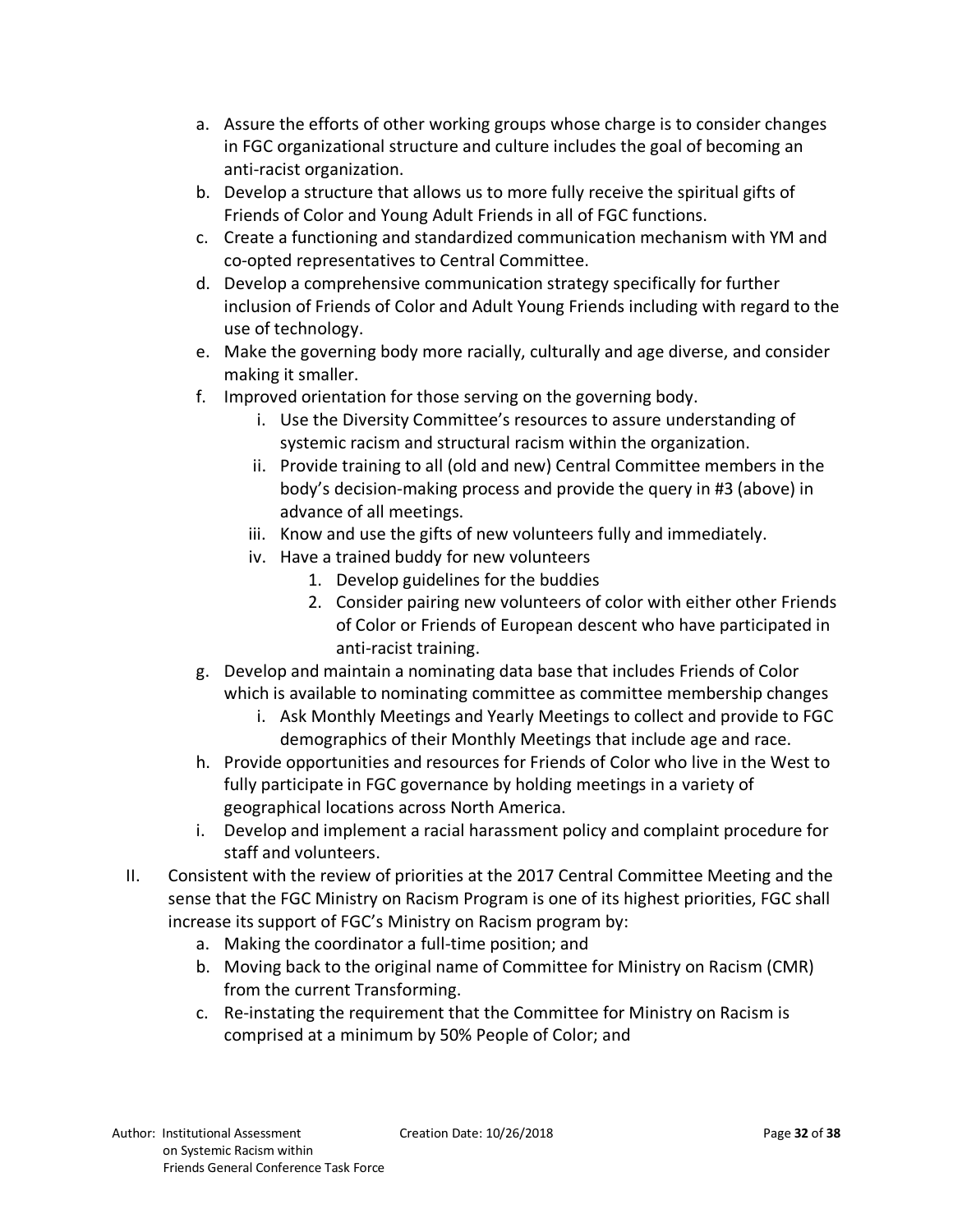- d. Increasing the capacity and financial resources of Ministry on Racism Program to provide anti-racism learning opportunities for Yearly Meetings and Monthly Meetings (similar to the Traveling Ministries program)
- III. The role of FGC's Diversity Committee will be to:
	- a. Continue to assure every staff meeting includes time for increase awareness of racism.
	- b. Ensure that new employees' orientation includes individual and systemic racial awareness
	- c. Support Gathering Planning Committee orientation regarding racism. Reinforce FGC commitment to lifting voices of People of Color in Gathering Evening Programing by inviting speakers who represent a diverse mix of race, gender, age, etc.
	- d. Develop and deliver annual racism and racial justice awareness programing for yearly Central Committee meetings.
- IV. FGC shall conduct a detailed review of its policy & procedures with a view to considering the intentional and unintended consequences and the impact on the participation of Friends of Color.

#### **III. Implementation Group**

The following Recommendations shall be forwarded to the newly established Anti-Racism Transformation Implementation Group for its consideration and for it to bring appropriate recommendations for action before Central Committee, Executive Committee and/or other appropriate FGC bodies:

- I. Seek Friends of Color to serve in positions (volunteer and staff) of leadership
	- a. Identify and engage Friends of Color in Monthly Meetings to consider FGC service.
	- b. Specifically ask Yearly Meetings to nominate Friends of Color to Central Committee.
	- c. Provide enough resources to assist Friends of Color to serve FGC
	- d. Make every effort to bring in new Friends of Color rather than further burdening the few Friends of Color currently serving in leadership capacities with FGC.
- II. Develop a means to examine and change Quaker traditions, language and process developed by our European ancestors to be inclusive of other cultures.
- III. Have Development Staff seek funding to implement the recommendations including but not limited to:
	- a. Create an endowment to offer funds for People of Color and other underrepresented communities to support volunteers' travel to committee meetings and hospitality (paid accommodations) beyond local Friends.
	- b. Increase the Bayard Rustin Fund so it can continue to provide travel support for Friends of Color to participate in FGC sponsored events including the ability to supplement registration fees for FGC sponsored events.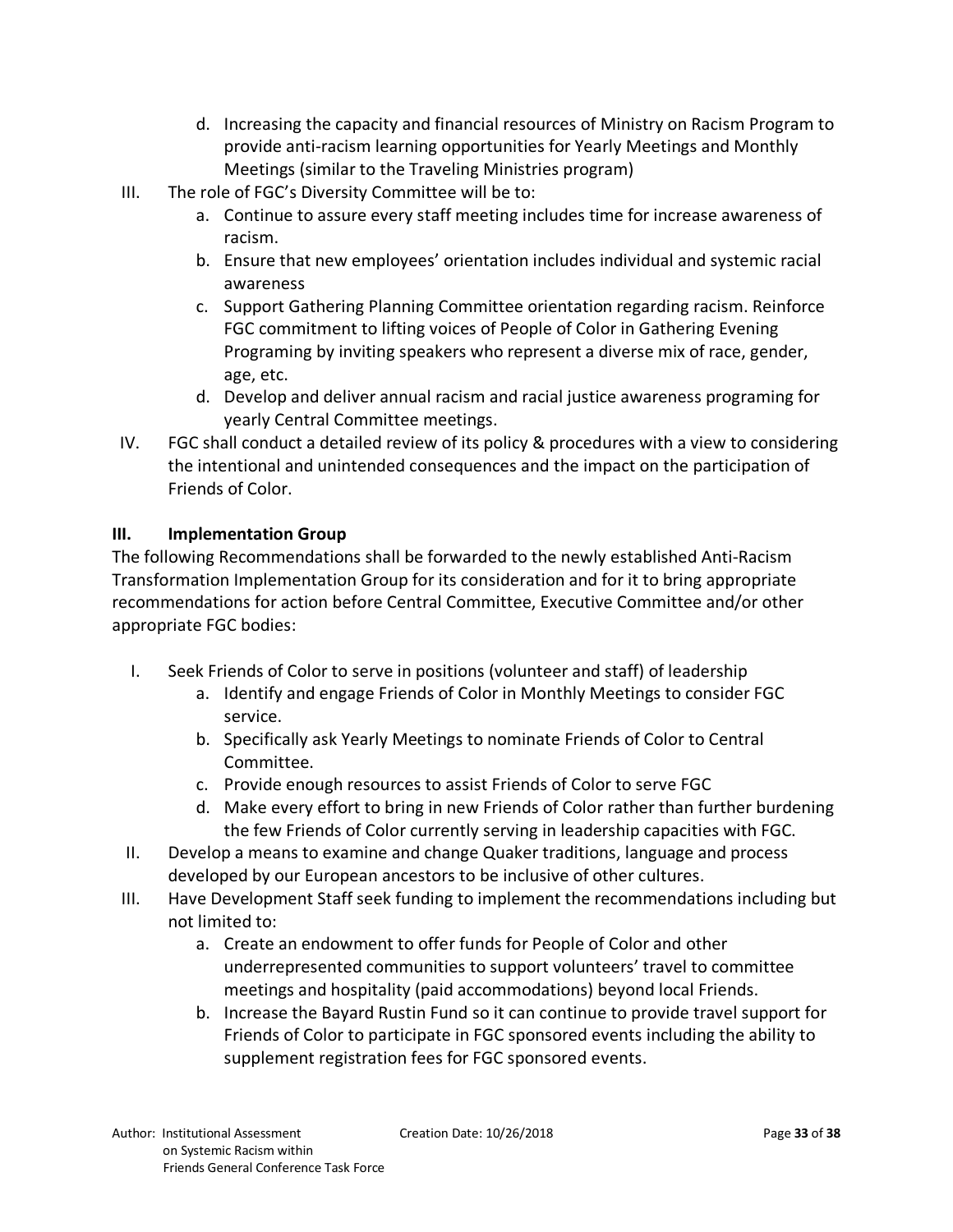c. Commit to solving the barriers People of Color face that preclude them from fully functioning as a volunteer for Central Committee and other FGC activities.

### **Statement made at Central Committee by the Task Force**

Central Committee is the governing body of FGC whose membership is comprised of more than 120 Friends from Yearly and Monthly Meetings that span the United States and Canada. At the Central Committee meeting of October 24-28, 2018, the Institutional Assessment Task Force (IATF) brought forward its work, including a minute, an executive summary, and the full report.

At Central Committee, the IATF brought forward the following minute for discernment:

#### **IA Task Force Minute**

Central Committee approves the establishment of a group to implement the work of the Institutional Assessment on Systemic Racism within Friends General Conference. Its charge shall be to guide the transformation of Friends General Conference into an antiracist organization.

Consistent with the decision of Central Committee in 2017 to prioritize the work of antiracism, FGC commits to model and work to eliminate white supremacy within the Religious Society of Friends, and to support the work of this implementation group.

Central Committee authorizes the Institutional Assessment Working Group (IAWG) to serve as a naming committee to bring forward the names of eight Friends to serve on this implementation group. The names for the implementation group shall be brought forward for approval to Executive Committee at its winter 2019 meeting. The individuals to be recommended shall constitute at least 50 percent Friends of Color and consideration shall be given to include Young Adult Friends and broad geographic representation.

The implementation Group will use the information and recommendations from the Institutional Assessment on Systemic Racism within Friends General Conference 2018 report to begin their work, and its work shall not be limited to the scope of the report and its recommendations. The implementation group shall be accountable to Central Committee and will report its progress to each Executive Committee Meeting and annually to Central Committee. Central Committee authorizes the IAWG to propose an appropriate budget to support the work of the implementation group, and authorizes the Executive Committee to approve that budget at its winter 2019 meeting.

Upon hearing the minute, the Central Committee body offered a series of changes. Eventually the Clerk, in an attempt to find unity, asked members of the Task Force to gather, re-write the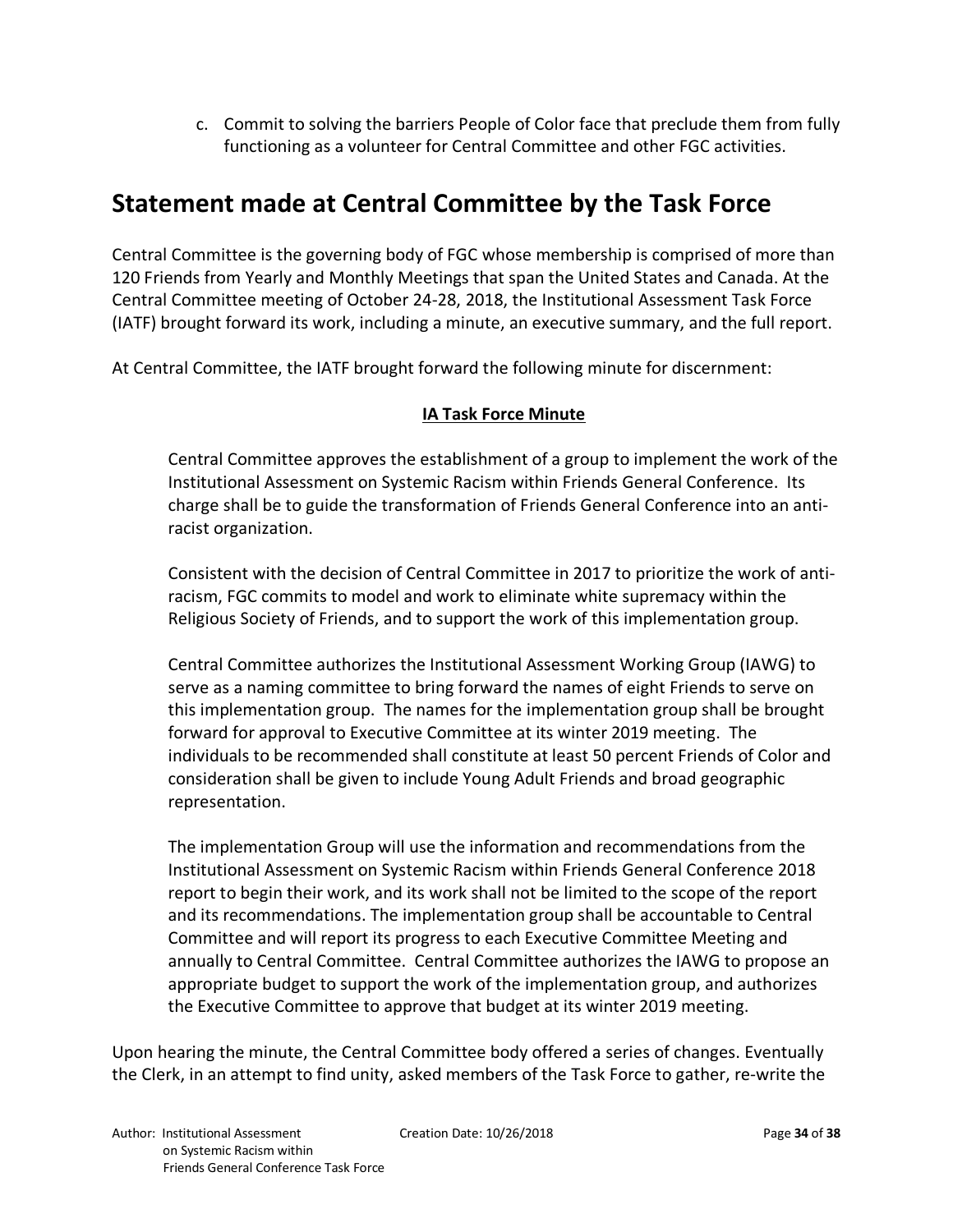minute, and bring it back to the body. The Task Force members present returned and gathered at the front of the room and one of its co-clerks read out the following statement.

#### **Statement of the IA Task Force**

Friends, we heard that you're concerned about the process, about accountability, about how we're reporting, and about our grammatical error. Also, there was some confusion about whether we need a budget now or the budget should be approved after we know what the full scope is. Further, some of you voiced concerns about whether the implementation group is going to be accountable to Central Committee (with reporting to Executive Committee in between) and what is it that Central Committee is giving authority to the body to do. We feel, that if you carefully read the minute, that we've answered these questions within the minute.

With respect to accountability, we feel that the minute is clear that the implementation group is accountable to Central Committee which shall approve its recommendations.

With respect to reporting, we feel that it is clear that this body will regularly and consistently report to Executive Committee and Central Committee.

With respect to the budget, we trust that it is clear that the IAWG will do the initial budget for this year only and for 2020 onward, the implementation group will present its own budget for approval.

With respect to authority, we feel that it is clear what specific limited authority has been delegated by Central Committee in the minute.

With respect to our vision for change within the Religious Society of Friends, we note that we are all a part of the Religious Society of Friends, and when we move outside FGC circles we share what we learn here.

We carefully thought about each word in the minute, and so our considered decision is that the only change we propose to the minute is to correct the grammatical error with respect to the placement of white supremacy.

And now we wish to bring forward a new minute for approval, before we return to our revision to the previous minute.

#### **New Proposed Central Committee Minute**

Central Committee resolves that in all FGC decision-making processes beginning now with the FY 19 budget, each body shall answer the following query with respect to each decision, "How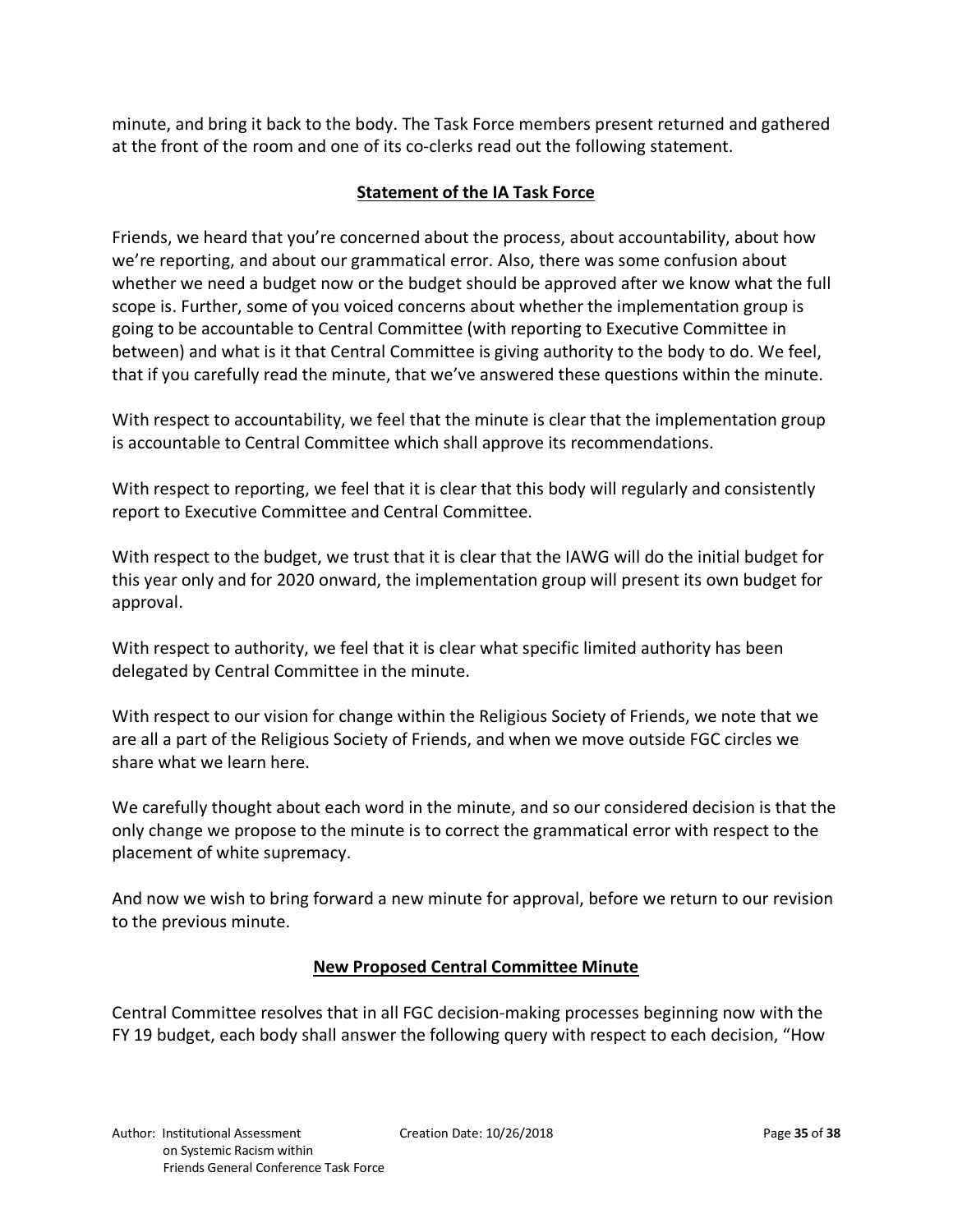does this decision support FGC in its goal to transform into an actively anti-racist faith community?"

And we have made one change to the following sentence in our previous minute, to read as follows:

Consistent with the decision of Central Committee in 2017 to prioritize the work of anti-racism, FGC commits to work to eliminate white supremacy within the Religious Society of Friends and model anti-racism, as we support the work of the implementation group.

*Both minutes were approved and the Task Force had one more thing to say.*

#### Our Lesson in White Supremacy Showing Up at Central Committee

The IATF shared a story at Central Committee from Jessica Vazquez Torres, an anti-racism trainer, who led the anti-racism workshop at Central Committee. Jessica said a white Friend noted to her at the close of our last session,

"So, did you see that just happen? That is us – that is our Quaker white supremacy in action in our process. We tell you to bring us a big, beautiful expansive dream, and then through our process we will whittle it down for you and put it into a box."

#### *The IATF then shared with the body,*

"We are reflecting to the body what we just experienced. We brought you an expansive dream, and then you seek to control it, you seek to police it, and you say that you have no trust of the group appointed to do this work, and you are coming from a scarcity, either/or mindset."

Once the IATF held up a mirror to Central Committee, the micromanaging fell away and Friends' hearts were broken open, recognizing that indeed many of the concerns raised by the body had been addressed, all along, by the original minute.

Central Committee found unity and FGC has now affirmed its commitment to becoming an antiracist organization through the processes and actions described in the minute and the summary report. This will be a multi-year process to uproot from within ourselves the on-going reality of white supremacy that spiritually harms us all.

While it is true that the body reached strong unity, it is also important to stress that the discernment at Central Committee was challenging for many Friends. This underscores the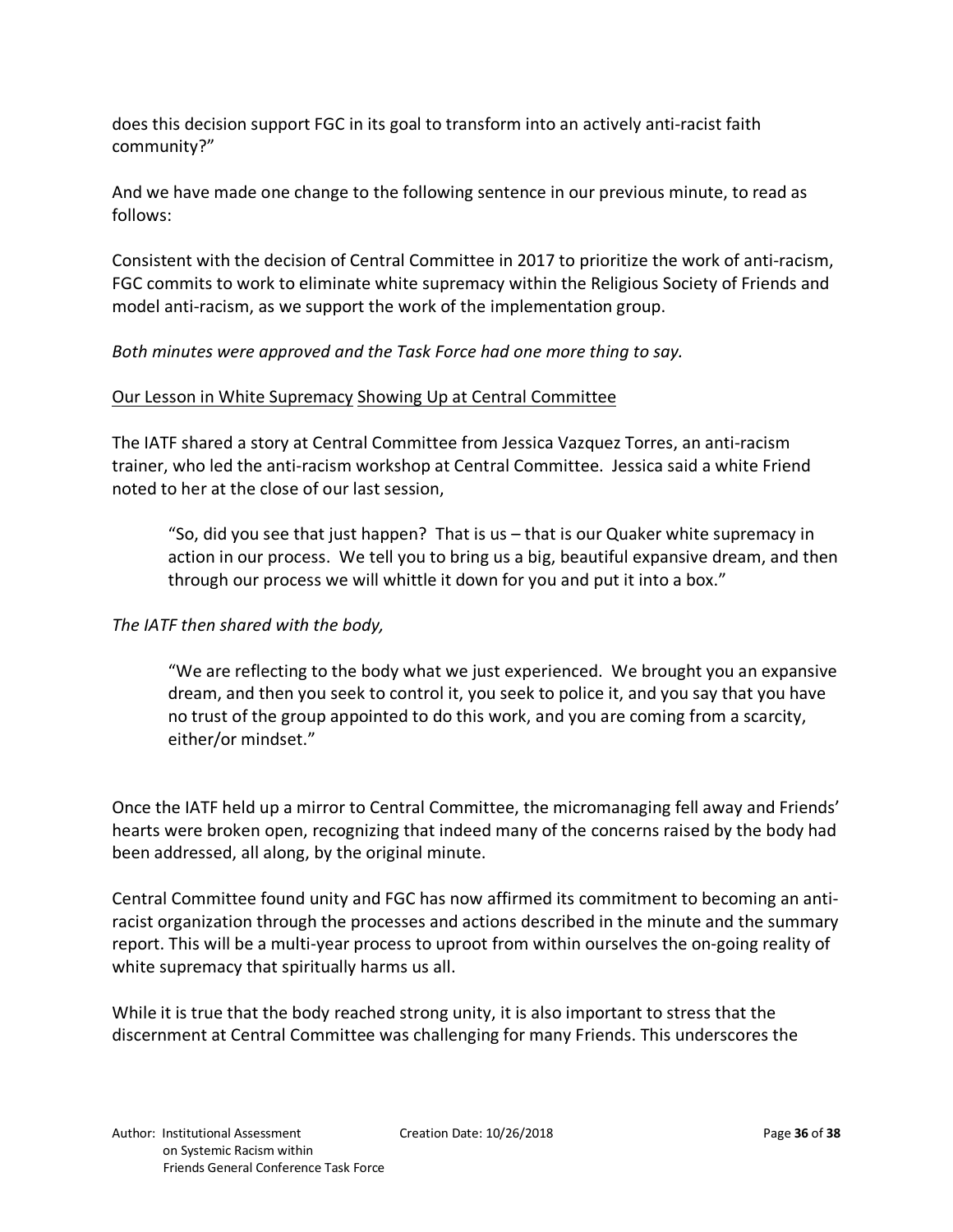ways that even when we are largely united in moving forward, systemic racism inserts itself in a myriad of dispiriting ways.

As individuals, as an institution and as a religious body, we have much work to do and we are committed to doing it. Let us all, as Friends, be united in doing the hard work necessary to make manifest the Kingdom of God on earth. Let the Divine search us, to hold up the mirror, so that we, individually and as a body, might see Truth.

# **After Thought**

*"…John Woolman (in Plea for the Poor) wrote, 'May we look upon our treasures and the furniture of our houses, and the garments in which we array ourselves, and try whether the seeds of war have nourishment in these possessions.' And so it is today. Friends are called to look at not only the seeds of war in our lives, but also the seeds of privilege…Can our Friends meetings be free of privilege and be a living sanctuary where all of God's self is free to minister to us in all of her offices as teacher, priest, and prophet? Can our Friends meetings be those thin places in which our relationships, regardless of race or class, be a sacrament of grace and wholeness? Can our Friends meetings be the body and hands of the Holy Spirit in the world today?" What spiritual insights and depth are we losing when we (European American Quakers) do not shed our mantle of privilege and work with our Friends of Color to co-create the beloved community?* (Ricketts, 2014, p. 15)

# **References**

- Brown, B. (2002, July). What Do Quakers Owe Blacks? Retrieved from https://neym.org/rsej/what-do-quakers-owe-blacks%E2%80%A8
- Crossno, B. (2016, July 7). Text of the Message Shared by the General Secretary of FGC on Sunday Concerning White Supremacy, FGC and the Gathering. Friends General Conference.
- FGC Staff Diversity Committee. (2011, March 1). Recommendation to Develop an FGC Diversity Plan. Friends General Conference.

Fletcher, J., & Mabee, C. (1979). *A Quaker Speaks From The Black Experience: The Life and Selected Writings of Barrington Dunbar*. New York, NY: New York Yearly Meeting.

Julye, V. (1996, October). The Underground Railroad Game. *Friends Journal*, (10), 10.

Julye, V. (2002, November). Racial Wounding at the Gathering. *Friends Journal*, (11), 18.